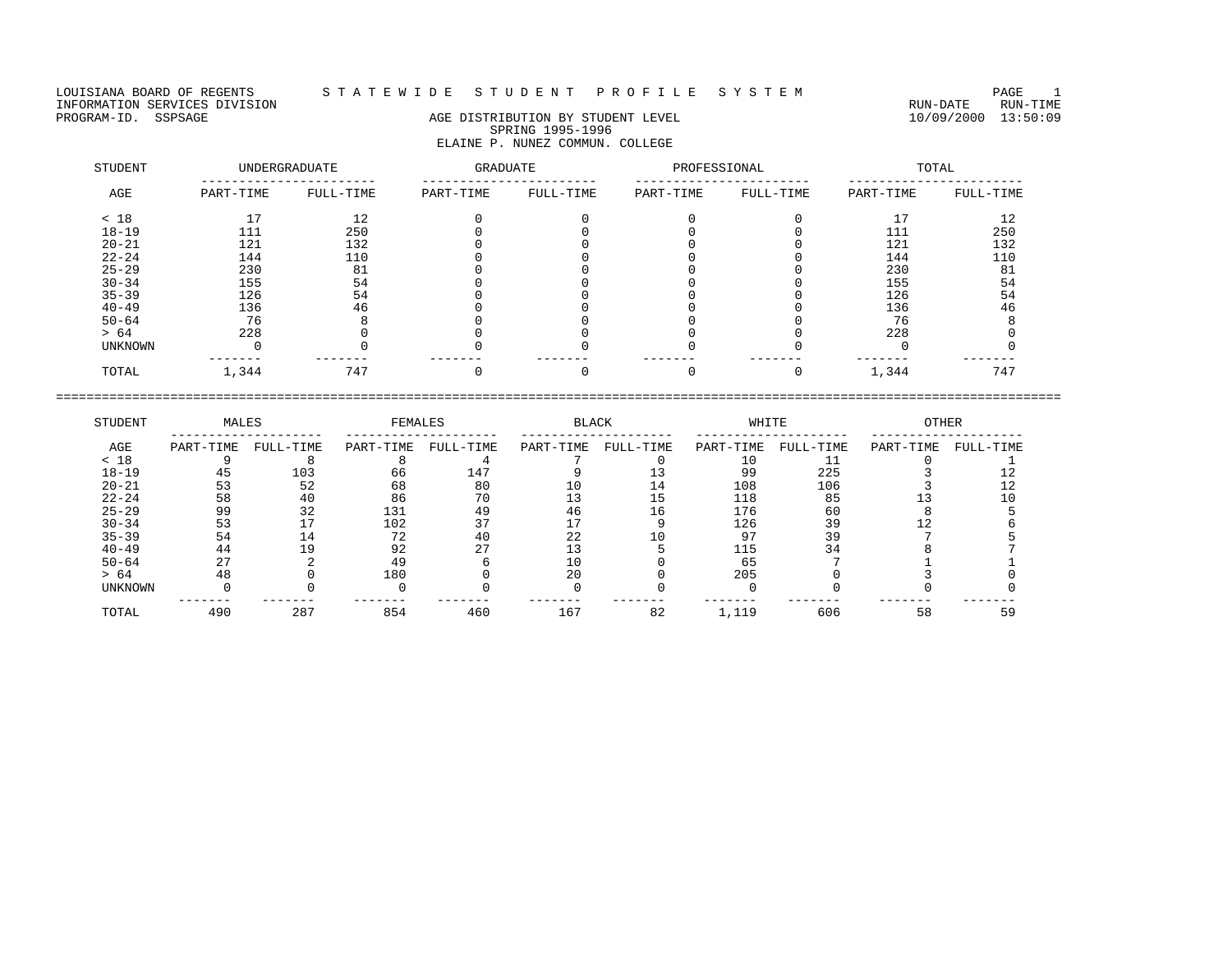LOUISIANA BOARD OF REGENTS STATEWIDE STUDENT PROFILE SYSTEM PAGE 2<br>INFORMATION SERVICES DIVISION INFORMATION SERVICES DIVISION<br>PROGRAM-ID. SSPSAGE RUN-TIME RUN-DATE RUN-TIME RUN-DATE RUN-DATE RUN-DATE RUN-DATE RUN-DATE RUN-TIME

# AGE DISTRIBUTION BY STUDENT LEVEL SPRING 1995-1996 DELGADO COMMUNITY COLLEGE

| STUDENT   |           | UNDERGRADUATE | <b>GRADUATE</b> |           | PROFESSIONAL |           |           | TOTAL     |
|-----------|-----------|---------------|-----------------|-----------|--------------|-----------|-----------|-----------|
| AGE       | PART-TIME | FULL-TIME     | PART-TIME       | FULL-TIME | PART-TIME    | FULL-TIME | PART-TIME | FULL-TIME |
| < 18      | 162       | 30            |                 |           |              |           | 162       | 30        |
| $18 - 19$ | 710       | 1,602         |                 |           |              |           | 710       | 1,602     |
| $20 - 21$ | 980       | 1,302         |                 |           |              |           | 980       | 1,302     |
| $22 - 24$ | 1,345     | 986           |                 |           |              |           | 1,345     | 986       |
| $25 - 29$ | 1,613     | 792           |                 |           |              |           | 1,613     | 792       |
| $30 - 34$ | 1,159     | 429           |                 |           |              |           | 1,159     | 429       |
| $35 - 39$ | 840       | 294           |                 |           |              |           | 840       | 294       |
| $40 - 49$ | 974       | 314           |                 |           |              |           | 974       | 314       |
| $50 - 64$ | 237       | 70            |                 |           |              |           | 237       | 70        |
| > 64      | 94        |               |                 |           |              |           | 94        |           |
| UNKNOWN   |           |               |                 |           |              |           |           |           |
| TOTAL     | 8,114     | 5,823         |                 |           |              |           | 8,114     | 5,823     |

| STUDENT        | MALES     |           | FEMALES   |           | <b>BLACK</b> |           | WHITE     |           | <b>OTHER</b> |           |
|----------------|-----------|-----------|-----------|-----------|--------------|-----------|-----------|-----------|--------------|-----------|
| AGE            | PART-TIME | FULL-TIME | PART-TIME | FULL-TIME | PART-TIME    | FULL-TIME | PART-TIME | FULL-TIME | PART-TIME    | FULL-TIME |
| < 18           | 30        |           | 132       |           | 132          | 10        | 21        | 14        |              |           |
| $18 - 19$      | 285       | 613       | 425       | 989       | 296          | 612       | 365       | 837       | 49           | 153       |
| $20 - 21$      | 384       | 541       | 596       | 761       | 339          | 485       | 538       | 636       | 103          | 181       |
| $22 - 24$      | 515       | 451       | 830       | 535       | 423          | 375       | 761       | 432       | 161          | 179       |
| $25 - 29$      | 599       | 333       | 1,014     | 459       | 465          | 292       | 963       | 361       | 185          | 139       |
| $30 - 34$      | 380       | 141       | 779       | 288       | 386          | 166       | 658       | 187       | 115          | 76        |
| $35 - 39$      | 266       | 91        | 574       | 203       | 251          | 102       | 510       | 140       | 79           | 52        |
| $40 - 49$      | 259       | 110       | 715       | 204       | 306          | 113       | 585       | 169       | 83           | 32        |
| $50 - 64$      | 78        | 24        | 159       | 46        | 54           | 16        | 160       | 39        | 23           | 15        |
| > 64           | 42        |           | 52        |           | 12           |           | 79        |           |              |           |
| <b>UNKNOWN</b> |           |           |           |           |              |           |           |           |              |           |
| TOTAL          | 2,838     | 2,319     | 5,276     | 3,504     | 2,664        | 2,172     | 4,640     | 2,817     | 810          | 834       |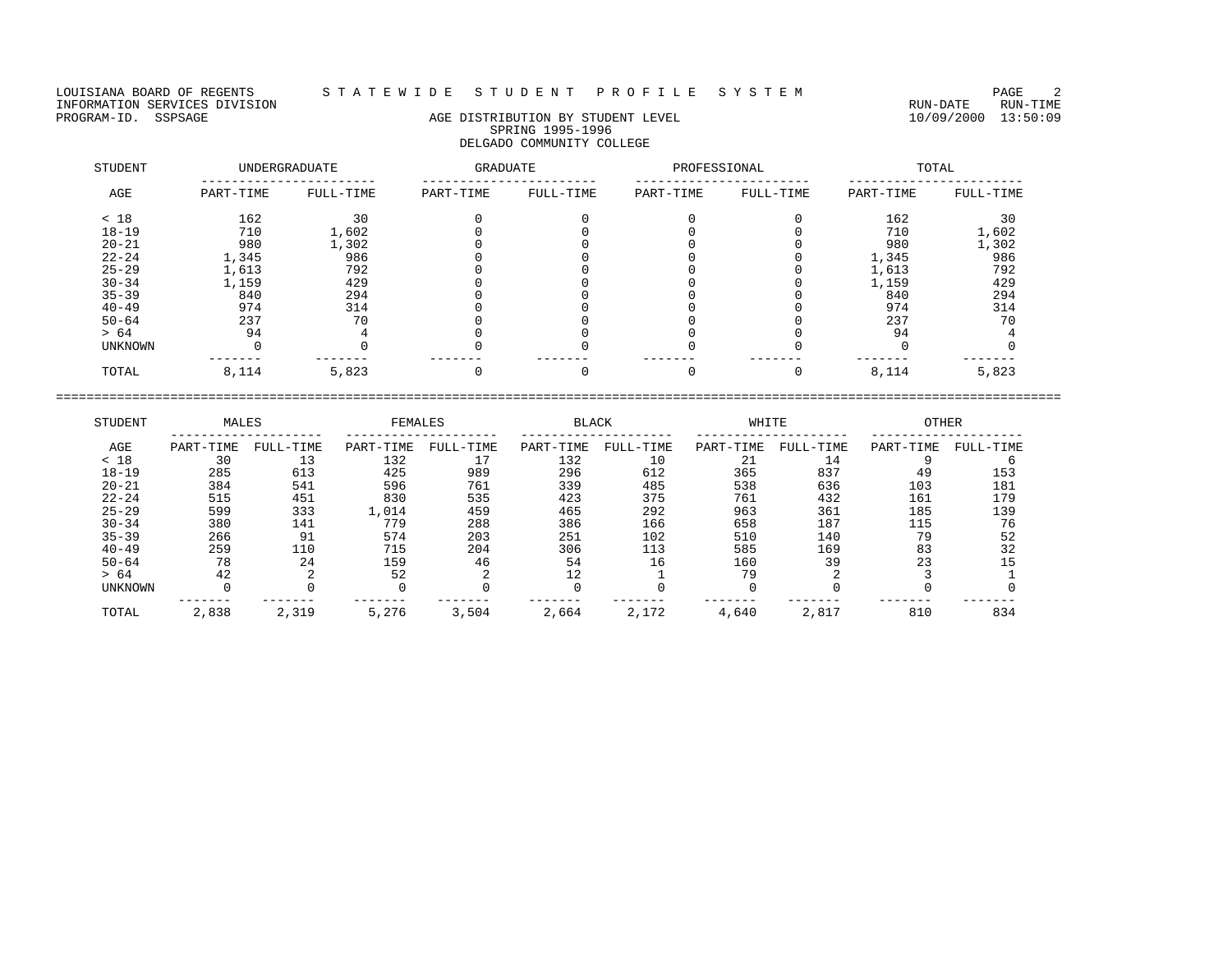## LOUISIANA BOARD OF REGENTS STA TE WIDESTUDE NT PROFILESYSTEM NAGE 3

# PROGRAM-ID. SSPSAGE AGE DISTRIBUTION BY STUDENT LEVEL 10/09/2000 13:50:09 SPRING 1995-1996 GRAMBLING STATE UNIVERSITY

| STUDENT        |           | <b>UNDERGRADUATE</b> | GRADUATE  |           | PROFESSIONAL |           |           | TOTAL     |
|----------------|-----------|----------------------|-----------|-----------|--------------|-----------|-----------|-----------|
| AGE            | PART-TIME | FULL-TIME            | PART-TIME | FULL-TIME | PART-TIME    | FULL-TIME | PART-TIME | FULL-TIME |
| < 18           |           | 33                   |           |           |              |           |           |           |
| $18 - 19$      |           | 1,912                |           |           |              |           |           | 1,912     |
| $20 - 21$      |           | 2,091                |           |           |              |           | 73        | 2,095     |
| $22 - 24$      | 73        | 1,440                | 25        | 145       |              |           | 98        | 1,585     |
| $25 - 29$      | 48        | 369                  | 54        | 130       |              |           | 102       | 499       |
| $30 - 34$      | 19        | 84                   | 48        | 37        |              |           | 67        | 121       |
| $35 - 39$      | 22        | 50                   | 50        | 28        |              |           | 72        | 78        |
| $40 - 49$      | 20        | 45                   | 99        | 48        |              |           | 119       | 93        |
| $50 - 64$      |           |                      | 41        |           |              |           | 47        |           |
| > 64           |           |                      |           |           |              |           |           |           |
| <b>UNKNOWN</b> |           |                      |           |           |              |           |           |           |
| TOTAL          | 269       | 6,032                | 319       | 400       |              |           | 588       | 6,432     |

| STUDENT        | MALES     |           | FEMALES   |           | <b>BLACK</b> |           | WHITE     |           | <b>OTHER</b> |           |
|----------------|-----------|-----------|-----------|-----------|--------------|-----------|-----------|-----------|--------------|-----------|
| AGE            | PART-TIME | FULL-TIME | PART-TIME | FULL-TIME | PART-TIME    | FULL-TIME | PART-TIME | FULL-TIME | PART-TIME    | FULL-TIME |
| < 18           |           |           |           | 18        |              |           |           |           |              |           |
| $18 - 19$      |           | 814       |           | 1,098     |              | 1,897     |           |           |              |           |
| $20 - 21$      | 34        | 867       | 39        | 1,228     | 24           | 2,061     | Lб        |           |              | 25        |
| $22 - 24$      |           | 728       | 51        | 857       | 60           | 1,536     |           |           |              |           |
| $25 - 29$      | 43        | 245       | 59        | 254       | 83           | 454       | 10        | 29        |              |           |
| $30 - 34$      |           | 39        | 48        | 82        | 55           | 89        |           | 26        |              |           |
| $35 - 39$      | 24        | 19        | 48        | 59        | 56           | 61        |           |           |              |           |
| $40 - 49$      | 32        | -8        | 87        | 75        | 93           | 61        |           | 26        |              |           |
| $50 - 64$      |           |           | 34        |           |              |           |           |           |              |           |
| > 64           |           |           |           |           |              |           |           |           |              |           |
| <b>UNKNOWN</b> |           |           |           |           |              |           |           |           |              |           |
| TOTAL          | 220       | 2,751     | 368       | 3,681     | 408          | 6,203     | 78        | 141       | 102          | 88        |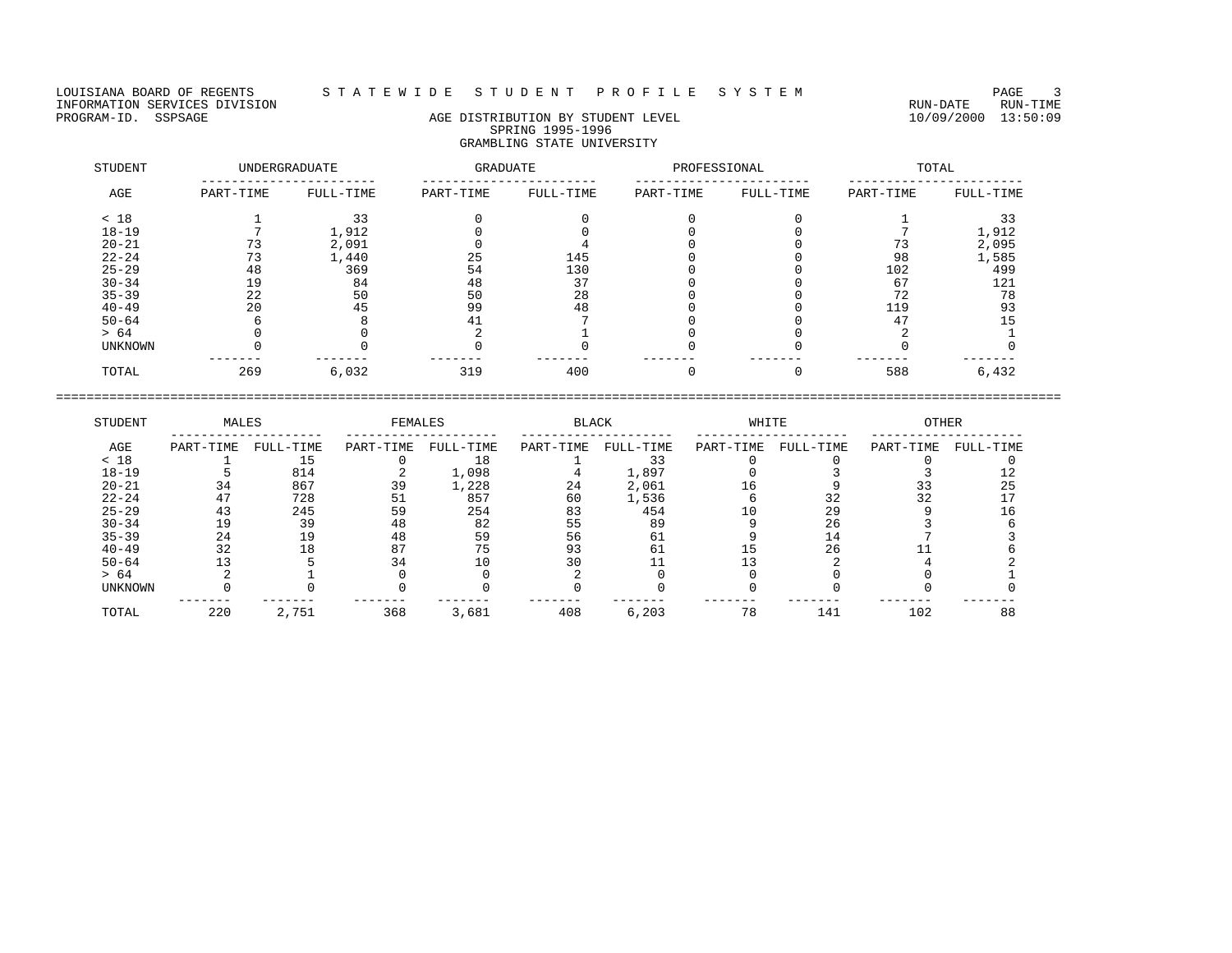## LOUISIANA BOARD OF REGENTS S T A T E W I D E S T U D E N T P R O F I L E S Y S T E M PAGE 4

# PROGRAM-ID. SSPSAGE AGE DISTRIBUTION BY STUDENT LEVEL 10/09/2000 13:50:09 SPRING 1995-1996 LOUISIANA TECH UNIVERSITY

| STUDENT        |           | UNDERGRADUATE | GRADUATE  |           | PROFESSIONAL |           |           | TOTAL     |
|----------------|-----------|---------------|-----------|-----------|--------------|-----------|-----------|-----------|
| AGE            | PART-TIME | FULL-TIME     | PART-TIME | FULL-TIME | PART-TIME    | FULL-TIME | PART-TIME | FULL-TIME |
| < 18           |           | 19            |           |           |              |           |           | 19        |
| $18 - 19$      | 48        | 2,044         |           |           |              |           | 48        | 2,044     |
| $20 - 21$      | 149       | 1,928         |           |           |              |           | 149       | 1,940     |
| $22 - 24$      | 227       | 1,141         | 41        | 238       |              |           | 268       | 1,379     |
| $25 - 29$      | 232       | 410           | 120       | 212       |              |           | 352       | 622       |
| $30 - 34$      | 178       | 146           | 81        | 104       |              |           | 259       | 250       |
| $35 - 39$      | 144       | 90            | 57        | 53        |              |           | 201       | 143       |
| $40 - 49$      | 155       | 85            | 160       | 78        |              |           | 315       | 163       |
| $50 - 64$      | 54        |               | 45        |           |              |           | 99        | 25        |
| > 64           | 370       |               |           |           |              |           | 370       |           |
| <b>UNKNOWN</b> |           |               |           |           |              |           |           |           |
| TOTAL          | 1,563     | 5,871         | 504       | 715       |              |           | 2,067     | 6,586     |

| STUDENT   | MALES     |           | FEMALES   |           | <b>BLACK</b> |           | WHITE     |           | <b>OTHER</b> |           |
|-----------|-----------|-----------|-----------|-----------|--------------|-----------|-----------|-----------|--------------|-----------|
| AGE       | PART-TIME | FULL-TIME | PART-TIME | FULL-TIME | PART-TIME    | FULL-TIME | PART-TIME | FULL-TIME | PART-TIME    | FULL-TIME |
| < 18      |           |           |           | 14        |              |           |           | 18        |              |           |
| $18 - 19$ | 24        | 1,030     | 24        | 1,014     |              | 270       | 41        | 1,664     |              |           |
| $20 - 21$ | 69        | 1,048     | 80        | 892       | 38           | 241       | 100       | 1,607     |              | 92        |
| $22 - 24$ | 132       | 869       | 136       | 510       | 49           | 198       | 190       | 1,071     | 29           | 110       |
| $25 - 29$ | 189       | 383       | 163       | 239       | 54           | 59        | 250       | 428       | 48           | 135       |
| $30 - 34$ | 137       | 131       | 122       | 119       |              |           | 193       | 186       | 35           | 47        |
| $35 - 39$ | 83        | 66        | 118       | 77        | 26           | 18        | 158       | 98        |              | 27        |
| $40 - 49$ | 94        | 64        | 221       | 99        | 48           |           | 231       | 139       | 36           |           |
| $50 - 64$ | 25        | 12        | 74        |           |              |           | 79        | 22        |              |           |
| > 64      | 117       |           | 253       |           | 10           |           | 349       |           |              |           |
| UNKNOWN   |           |           |           |           |              |           |           |           |              |           |
| TOTAL     | 873       | 3,609     | 1,194     | 2,977     | 274          | 816       | 1,595     | 5,234     | 198          | 536       |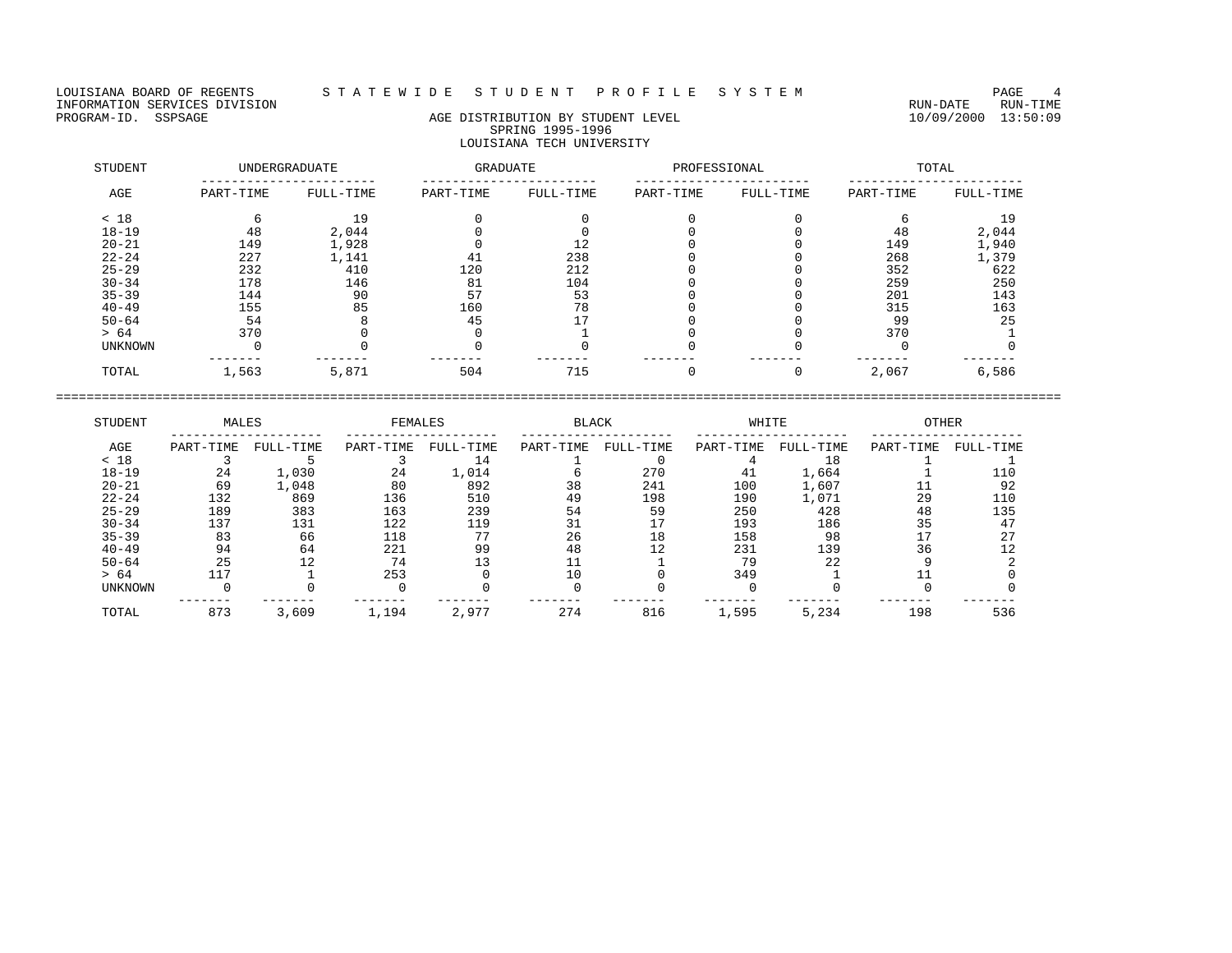## LOUISIANA BOARD OF REGENTS STA T E W I D E S T U D E N T P R O F I L E S Y S T E M PAGE 5

# PROGRAM-ID. SSPSAGE AGE DISTRIBUTION BY STUDENT LEVEL 10/09/2000 13:50:09 SPRING 1995-1996 MCNEESE STATE UNIVERSITY

| STUDENT   |           | <b>UNDERGRADUATE</b> | GRADUATE  |           | PROFESSIONAL |           |           | TOTAL     |
|-----------|-----------|----------------------|-----------|-----------|--------------|-----------|-----------|-----------|
| AGE       | PART-TIME | FULL-TIME            | PART-TIME | FULL-TIME | PART-TIME    | FULL-TIME | PART-TIME | FULL-TIME |
| < 18      | 55        | 18                   |           |           |              |           | 55        | 18        |
| $18 - 19$ | 115       | 1,709                |           |           |              |           | 115       | 1,709     |
| $20 - 21$ | 173       | 1,418                |           |           |              |           | 177       | 1,419     |
| $22 - 24$ | 263       | 1,050                | 70        | 41        |              |           | 333       | 1,091     |
| $25 - 29$ | 288       | 466                  | 224       | 71        |              |           | 512       | 537       |
| $30 - 34$ | 170       | 244                  | 144       | 33        |              |           | 314       | 277       |
| $35 - 39$ | 172       | 156                  | 141       | 32        |              |           | 313       | 188       |
| $40 - 49$ | 173       | 157                  | 232       | 24        |              |           | 405       | 181       |
| $50 - 64$ | 32        | 18                   | 63        |           |              |           | 95        | 27        |
| > 64      |           |                      | 18        |           |              |           | 29        |           |
| UNKNOWN   |           |                      |           |           |              |           |           |           |
| TOTAL     | 1,452     | 5,236                | 896       | 211       |              |           | 2,348     | 5,447     |

| STUDENT        | MALES     |           | FEMALES   |           | <b>BLACK</b> |           | WHITE     |           | <b>OTHER</b> |           |
|----------------|-----------|-----------|-----------|-----------|--------------|-----------|-----------|-----------|--------------|-----------|
| AGE            | PART-TIME | FULL-TIME | PART-TIME | FULL-TIME | PART-TIME    | FULL-TIME | PART-TIME | FULL-TIME | PART-TIME    | FULL-TIME |
| < 18           | 14        |           | 41        | 15        |              |           |           |           |              |           |
| $18 - 19$      | 47        | 704       | 68        | 1,005     | 18           | 291       | 94        | 1,366     |              | 52        |
| $20 - 21$      | 92        | 639       | 85        | 780       | 33           | 203       | 143       | 1,158     |              | 58        |
| $22 - 24$      | 152       | 533       | 181       | 558       | 43           | 145       | 279       | 904       |              | 42        |
| $25 - 29$      | 194       | 247       | 318       | 290       | 63           | 56        | 413       | 455       | 36           | 26        |
| $30 - 34$      | 126       | 92        | 188       | 185       |              | 28        | 249       | 231       |              | 18        |
| $35 - 39$      | 87        | 56        | 226       | 132       | 55           | 13        | 249       | 165       |              |           |
| $40 - 49$      | 97        | 45        | 308       | 136       |              | 29        | 334       | 143       |              |           |
| $50 - 64$      | 28        |           | 67        | 21        |              |           | 83        | 25        |              |           |
| > 64           |           |           | 16        |           |              |           | 26        |           |              |           |
| <b>UNKNOWN</b> |           |           |           |           |              |           |           |           |              |           |
| TOTAL          | 850       | 2,325     | 1,498     | 3,122     | 360          | 772       | 1,897     | 4,458     | 91           | 217       |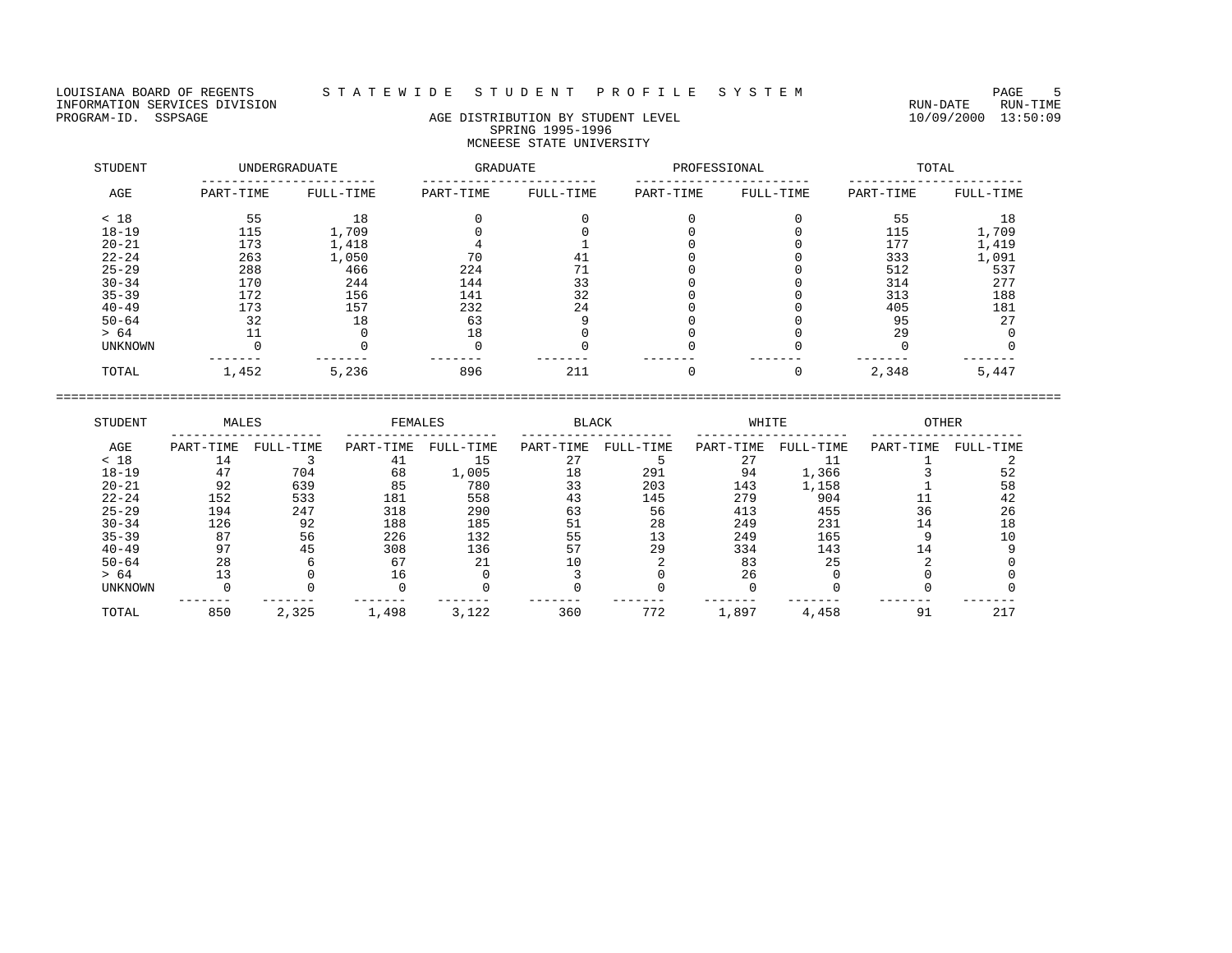## LOUISIANA BOARD OF REGENTS STA TE WIDESTUDE NT PROFILESYSTEM NAGE 6

# PROGRAM-ID. SSPSAGE AGE DISTRIBUTION BY STUDENT LEVEL 10/09/2000 13:50:09 SPRING 1995-1996 NICHOLLS STATE UNIVERSITY

| STUDENT        |           | UNDERGRADUATE | GRADUATE  |           | PROFESSIONAL |           |           | TOTAL     |
|----------------|-----------|---------------|-----------|-----------|--------------|-----------|-----------|-----------|
| AGE            | PART-TIME | FULL-TIME     | PART-TIME | FULL-TIME | PART-TIME    | FULL-TIME | PART-TIME | FULL-TIME |
| < 18           |           | 12            |           |           |              |           |           | 12        |
| $18 - 19$      | 78        | 1,810         |           |           |              |           | 78        | 1,810     |
| $20 - 21$      | 123       | 1,105         |           |           |              |           | 125       | 1,108     |
| $22 - 24$      | 222       | 803           | 72        | 40        |              |           | 294       | 843       |
| $25 - 29$      | 263       | 388           | 213       | 48        |              |           | 476       | 436       |
| $30 - 34$      | 194       | 208           | 137       |           |              |           | 331       | 225       |
| $35 - 39$      | 198       | 144           | 130       | 13        |              |           | 328       | 157       |
| $40 - 49$      | 161       | 121           | 157       |           |              |           | 318       | 130       |
| $50 - 64$      | 38        | 18            | 37        | 10        |              |           | 75        | 28        |
| > 64           |           |               |           |           |              |           |           |           |
| <b>UNKNOWN</b> |           |               |           |           |              |           |           |           |
| TOTAL          | 1,292     | 4,610         | 757       | 140       |              |           | 2,049     | 4,750     |

| STUDENT        | MALES     |           | FEMALES   |           | <b>BLACK</b> |           | WHITE     |           | <b>OTHER</b> |           |
|----------------|-----------|-----------|-----------|-----------|--------------|-----------|-----------|-----------|--------------|-----------|
| AGE            | PART-TIME | FULL-TIME | PART-TIME | FULL-TIME | PART-TIME    | FULL-TIME | PART-TIME | FULL-TIME | PART-TIME    | FULL-TIME |
| < 18           |           |           |           |           |              |           |           |           |              |           |
| $18 - 19$      | 30        | 721       | 48        | 1,089     |              | 321       | 68        | 1,414     |              |           |
| $20 - 21$      | 48        | 486       | 77        | 622       |              | 175       | 110       | 874       |              | 59        |
| $22 - 24$      | 107       | 387       | 187       | 456       | 24           | 115       | 258       | 657       |              |           |
| $25 - 29$      | 124       | 188       | 352       | 248       | 54           | 57        | 406       | 326       |              | 53        |
| $30 - 34$      | 98        | 69        | 233       | 156       | 51           | 19        | 268       | 190       |              | 16        |
| $35 - 39$      | 92        | 39        | 236       | 118       | 46           | 23        | 276       | 124       |              | 10        |
| $40 - 49$      | 66        | 30        | 252       | 100       | 39           | 12        | 273       | 113       |              |           |
| $50 - 64$      | 19        |           | 56        | 20        |              |           | 66        | 23        |              |           |
| > 64           |           |           |           |           |              |           |           |           |              |           |
| <b>UNKNOWN</b> |           |           |           |           |              |           |           |           |              |           |
| TOTAL          | 590       | 1,931     | 1,459     | 2,819     | 235          | 729       | 1,749     | 3,731     | 65           | 290       |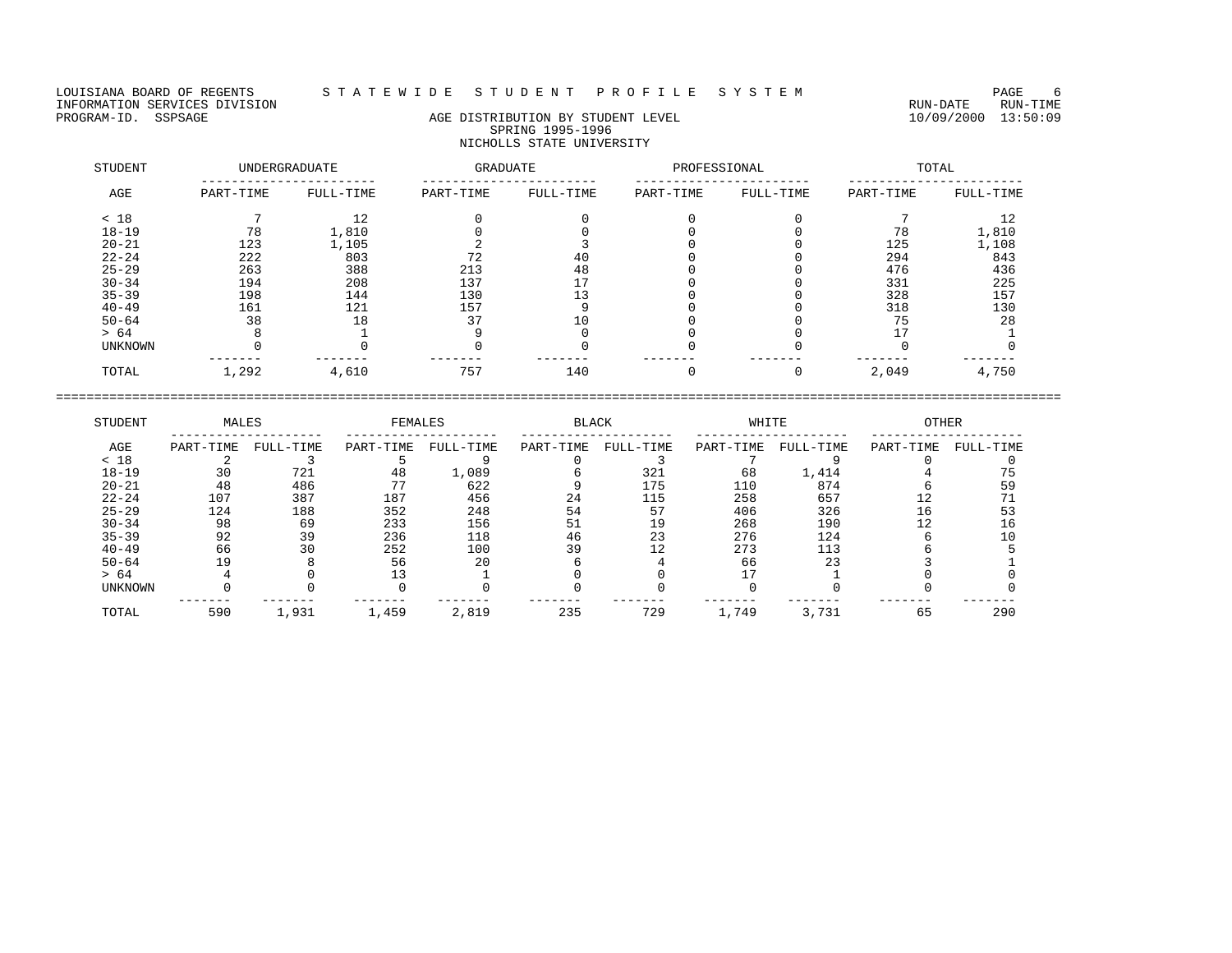LOUISIANA BOARD OF REGENTS STATEWIDE STUDENT PROFILE SYSTEM PAGE 7<br>INFORMATION SERVICES DIVISION INFORMATION SERVICES DIVISION<br>PROGRAM-ID. SSPSAGE RUN-TIME RUN-DATE RUN-TIME RUN-DATE RUN-DATE RUN-DATE RUN-DATE RUN-DATE RUN-TIME

# AGE DISTRIBUTION BY STUDENT LEVEL SPRING 1995-1996 UNIVERSITY OF LA. IN MONROE

| STUDENT   |           | <b>UNDERGRADUATE</b> | GRADUATE  |           | PROFESSIONAL |           |           | TOTAL     |
|-----------|-----------|----------------------|-----------|-----------|--------------|-----------|-----------|-----------|
| AGE       | PART-TIME | FULL-TIME            | PART-TIME | FULL-TIME | PART-TIME    | FULL-TIME | PART-TIME | FULL-TIME |
| < 18      | 16        | 29                   |           |           |              |           | 16        | 29        |
| $18 - 19$ | 129       | 2,514                |           |           |              |           | 129       | 2,514     |
| $20 - 21$ | 206       | 2,423                |           |           |              |           | 207       | 2,427     |
| $22 - 24$ | 303       | 1,759                | 89        | 201       |              |           | 392       | 1,960     |
| $25 - 29$ | 294       | 774                  | 177       | 199       |              |           | 471       | 973       |
| $30 - 34$ | 182       | 287                  | 101       | 65        |              |           | 283       | 352       |
| $35 - 39$ | 134       | 169                  | 116       | 42        |              |           | 250       | 211       |
| $40 - 49$ | 219       | 141                  | 238       | 59        |              |           | 457       | 200       |
| $50 - 64$ | 58        | 16                   | 67        |           |              |           | 125       | 33        |
| > 64      | 16        |                      |           |           |              |           | 18        |           |
| UNKNOWN   |           |                      |           |           |              |           |           |           |
| TOTAL     | 1,557     | 8,113                | 791       | 587       |              |           | 2,348     | 8,700     |

| STUDENT        | MALES     |           | FEMALES   |           | <b>BLACK</b> |           | WHITE     |           | <b>OTHER</b> |           |
|----------------|-----------|-----------|-----------|-----------|--------------|-----------|-----------|-----------|--------------|-----------|
| AGE            | PART-TIME | FULL-TIME | PART-TIME | FULL-TIME | PART-TIME    | FULL-TIME | PART-TIME | FULL-TIME | PART-TIME    | FULL-TIME |
| < 18           |           |           | 10        | 24        |              |           | 14        | 21        |              |           |
| $18 - 19$      | 43        | 916       | 86        | 1,598     | 35           | 704       | 93        | 1,701     |              | 109       |
| $20 - 21$      | 85        | 1,026     | 122       | 1,401     | 58           | 526       | 142       | 1,759     |              | 142       |
| $22 - 24$      | 143       | 928       | 249       | 1,032     | 82           | 367       | 286       | 1,431     | 24           | 162       |
| $25 - 29$      | 184       | 488       | 287       | 485       | 80           | 150       | 363       | 699       | 28           | 124       |
| $30 - 34$      | 79        | 123       | 204       | 229       |              | 56        | 198       | 253       |              | 43        |
| $35 - 39$      | 68        | 73        | 182       | 138       | 66           | 34        | 178       | 157       |              | 20        |
| $40 - 49$      | 107       | 59        | 350       | 141       | 104          | 36        | 347       | 160       |              |           |
| $50 - 64$      | 25        |           | 100       | 29        | 20           |           | 105       | 31        |              |           |
| > 64           |           |           |           |           |              |           | 18        |           |              |           |
| <b>UNKNOWN</b> |           |           |           |           |              |           |           |           |              |           |
| TOTAL          | 747       | 3,622     | 1,601     | 5,078     | 518          | 1,878     | 1,744     | 6,213     | 86           | 609       |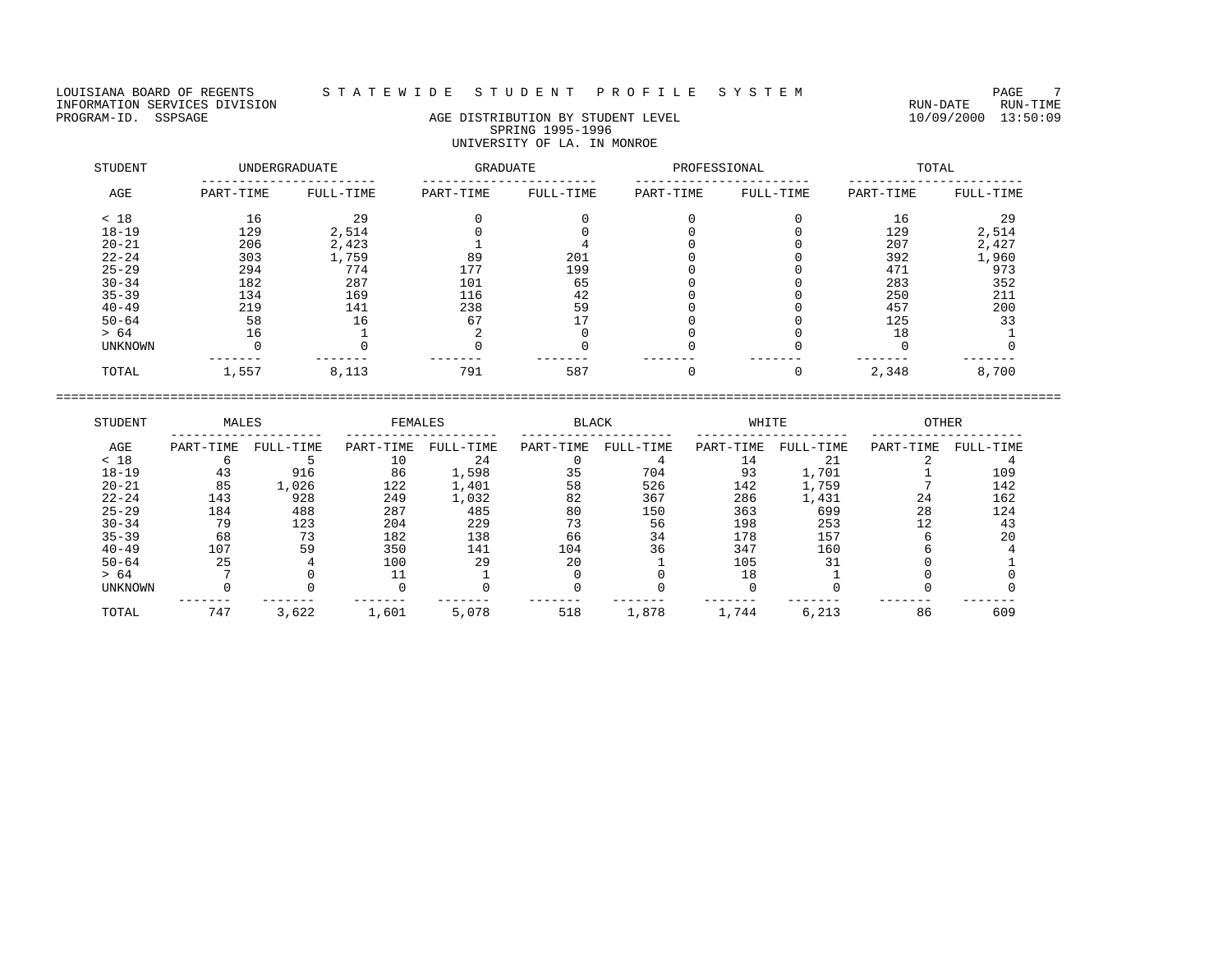LOUISIANA BOARD OF REGENTS STATEWIDE STUDENT PROFILE SYSTEM PAGE 8 PAGE 8<br>INFORMATION SERVICES DIVISION INFORMATION SERVICES DIVISION<br>PROGRAM-ID. SSPSAGE RUN-TIME RUN-DATE RUN-TIME RUN-DATE RUN-DATE RUN-DATE RUN-DATE RUN-DATE RUN-TIME

# AGE DISTRIBUTION BY STUDENT LEVEL SPRING 1995-1996 NORTHWESTERN STATE UNIVERSITY

| STUDENT   |           | UNDERGRADUATE | GRADUATE  |           | PROFESSIONAL |           |           | TOTAL     |
|-----------|-----------|---------------|-----------|-----------|--------------|-----------|-----------|-----------|
| AGE       | PART-TIME | FULL-TIME     | PART-TIME | FULL-TIME | PART-TIME    | FULL-TIME | PART-TIME | FULL-TIME |
| < 18      | 40        | 20            |           |           |              |           | 40        | 20        |
| $18 - 19$ | 133       | 2,027         |           |           |              |           | 133       | 2,027     |
| $20 - 21$ | 211       | 1,545         |           |           |              |           | 211       | 1,546     |
| $22 - 24$ | 322       | 965           | 51        | 83        |              |           | 373       | 1,048     |
| $25 - 29$ | 386       | 561           | 124       | 56        |              |           | 510       | 617       |
| $30 - 34$ | 298       | 270           | 130       | 27        |              |           | 428       | 297       |
| $35 - 39$ | 220       | 186           | 119       | 24        |              |           | 339       | 210       |
| $40 - 49$ | 271       | 168           | 253       | 49        |              |           | 524       | 217       |
| $50 - 64$ | 41        | 20            | 66        |           |              |           | 107       | 25        |
| > 64      | 17        |               | 10        |           |              |           | 27        |           |
| UNKNOWN   |           |               |           |           |              |           |           |           |
| TOTAL     | 1,939     | 5,763         | 753       | 245       |              | 0         | 2,692     | 6,008     |

| STUDENT        | MALES     |           | FEMALES   |           | <b>BLACK</b> |           | WHITE     |           | <b>OTHER</b> |           |
|----------------|-----------|-----------|-----------|-----------|--------------|-----------|-----------|-----------|--------------|-----------|
| AGE            | PART-TIME | FULL-TIME | PART-TIME | FULL-TIME | PART-TIME    | FULL-TIME | PART-TIME | FULL-TIME | PART-TIME    | FULL-TIME |
| < 18           | 18        |           | 22        | 12        |              |           | 30        | 14        |              |           |
| $18 - 19$      | 33        | 775       | 100       | 1,252     | 26           | 470       | 95        | 1,381     | 12           | 176       |
| $20 - 21$      | 52        | 632       | 159       | 914       | 36           | 377       | 155       | 1,052     | 20           | 117       |
| $22 - 24$      | 115       | 473       | 258       | 575       | 63           | 243       | 272       | 704       | 38           | 101       |
| $25 - 29$      | 162       | 246       | 348       | 371       | 92           | 128       | 368       | 451       | 50           | 38        |
| $30 - 34$      | 93        | 85        | 335       | 212       | 87           | 54        | 309       | 214       | 32           | 29        |
| $35 - 39$      | 74        |           | 265       | 163       |              | 40        | 229       | 146       | 33           | 24        |
| $40 - 49$      | 119       | 68        | 405       | 149       | 82           | 35        | 408       | 162       | 34           | 20        |
| $50 - 64$      | 32        |           | 75        | 16        |              |           | 89        | 22        |              |           |
| > 64           |           |           | 18        |           |              |           | 22        |           |              |           |
| <b>UNKNOWN</b> |           |           |           |           |              |           |           |           |              |           |
| TOTAL          | 707       | 2,344     | 1,985     | 3,664     | 478          | 1,351     | 1,977     | 4,146     | 237          | 511       |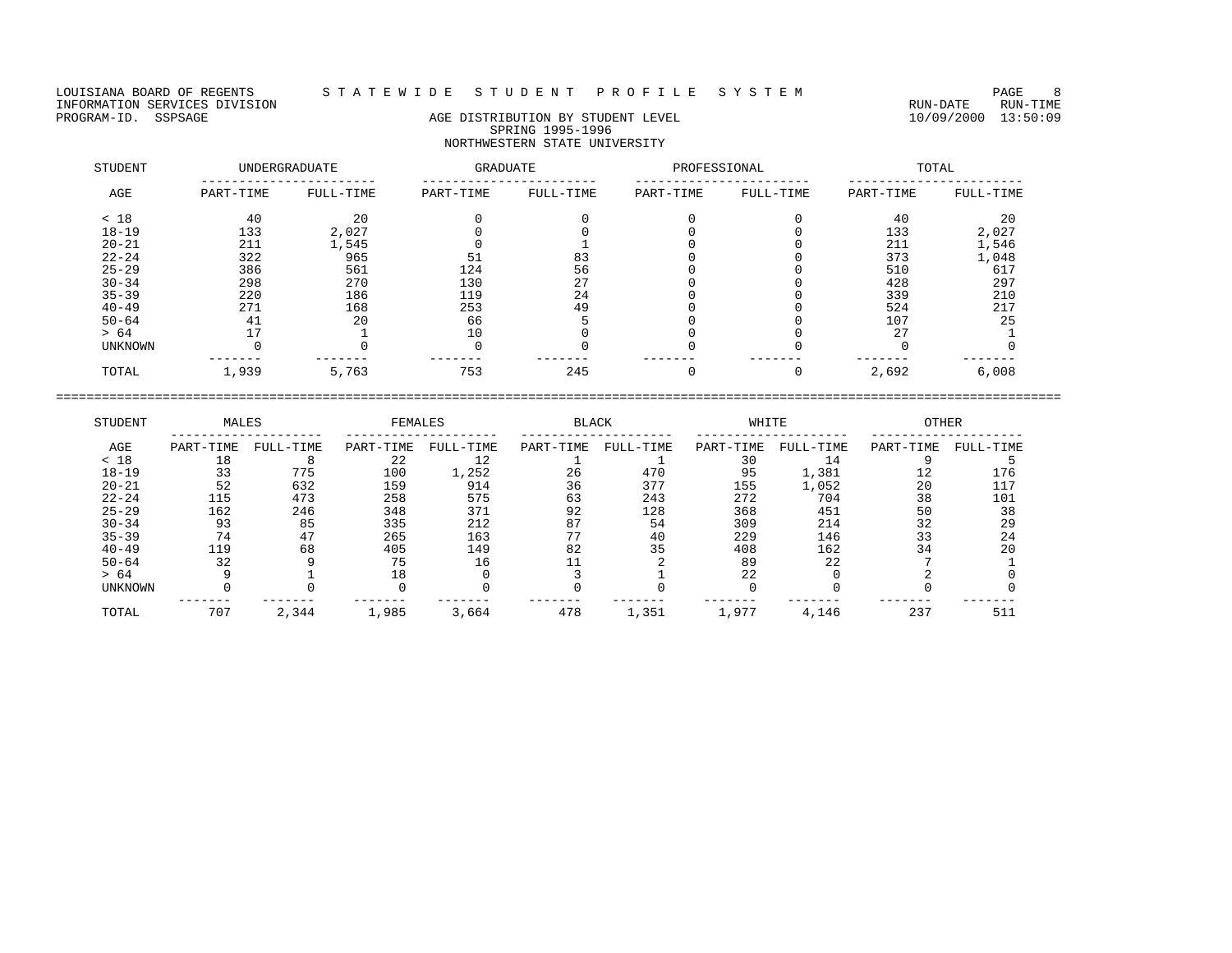## LOUISIANA BOARD OF REGENTS S T A T E W I D E S T U D E N T P R O F I L E S Y S T E M PAGE 9

# PROGRAM-ID. SSPSAGE AGE DISTRIBUTION BY STUDENT LEVEL 10/09/2000 13:50:09 SPRING 1995-1996 SOUTHEASTERN LA. UNIVERSITY

| STUDENT        |           | UNDERGRADUATE | GRADUATE  |           | PROFESSIONAL |           |           | TOTAL     |
|----------------|-----------|---------------|-----------|-----------|--------------|-----------|-----------|-----------|
| AGE            | PART-TIME | FULL-TIME     | PART-TIME | FULL-TIME | PART-TIME    | FULL-TIME | PART-TIME | FULL-TIME |
| < 18           | 13        | 43            |           |           |              |           | 13        | 43        |
| $18 - 19$      | 353       | 3,115         |           |           |              |           | 353       | 3,115     |
| $20 - 21$      | 485       | 2,645         |           |           |              |           | 487       | 2,645     |
| $22 - 24$      | 626       | 2,035         | 111       | 103       |              |           | 737       | 2,138     |
| $25 - 29$      | 478       | 1,003         | 269       | 104       |              |           | 747       | 1,107     |
| $30 - 34$      | 266       | 329           | 183       | 37        |              |           | 449       | 366       |
| $35 - 39$      | 206       | 269           | 165       | 23        |              |           | 371       | 292       |
| $40 - 49$      | 248       | 202           | 341       | 41        |              |           | 589       | 243       |
| $50 - 64$      | 45        | 24            | 66        |           |              |           | 111       | 33        |
| > 64           | 20        |               |           |           |              |           | 28        |           |
| <b>UNKNOWN</b> |           |               |           |           |              |           |           |           |
| TOTAL          | 2,740     | 9,666         | 1,145     | 317       |              | 0         | 3,885     | 9,983     |

| STUDENT        | MALES     |           | FEMALES   |           | <b>BLACK</b> |           | WHITE     |           | <b>OTHER</b> |           |
|----------------|-----------|-----------|-----------|-----------|--------------|-----------|-----------|-----------|--------------|-----------|
| AGE            | PART-TIME | FULL-TIME | PART-TIME | FULL-TIME | PART-TIME    | FULL-TIME | PART-TIME | FULL-TIME | PART-TIME    | FULL-TIME |
| < 18           |           |           | 10        | 32        |              |           |           |           |              |           |
| $18 - 19$      | 167       | 1,165     | 186       | 1,950     |              | 330       | 320       | 2,702     |              | 83        |
| $20 - 21$      | 186       | 1,133     | 301       | 1,512     | 54           | 252       | 420       | 2,317     |              | 76        |
| $22 - 24$      | 282       | 1,005     | 455       | 1,133     | 44           | 169       | 679       | 1,875     |              | 94        |
| $25 - 29$      | 267       | 529       | 480       | 578       | 56           | 86        | 671       | 956       | 20           | 65        |
| $30 - 34$      | 102       | 117       | 347       | 249       | 45           | 26        | 398       | 323       |              |           |
| $35 - 39$      | 82        | 65        | 289       | 227       | 46           | 21        | 314       | 260       |              |           |
| $40 - 49$      | 111       | 64        | 478       | 179       | 64           | 26        | 516       | 208       |              |           |
| $50 - 64$      | 22        |           | 89        | 23        |              |           | 99        | 27        |              |           |
| > 64           | 14        |           |           |           |              |           | 28        |           |              |           |
| <b>UNKNOWN</b> |           |           |           |           |              |           |           |           |              |           |
| TOTAL          | 1,236     | 4,100     | 2,649     | 5,883     | 351          | 918       | 3,457     | 8,706     | 77           | 359       |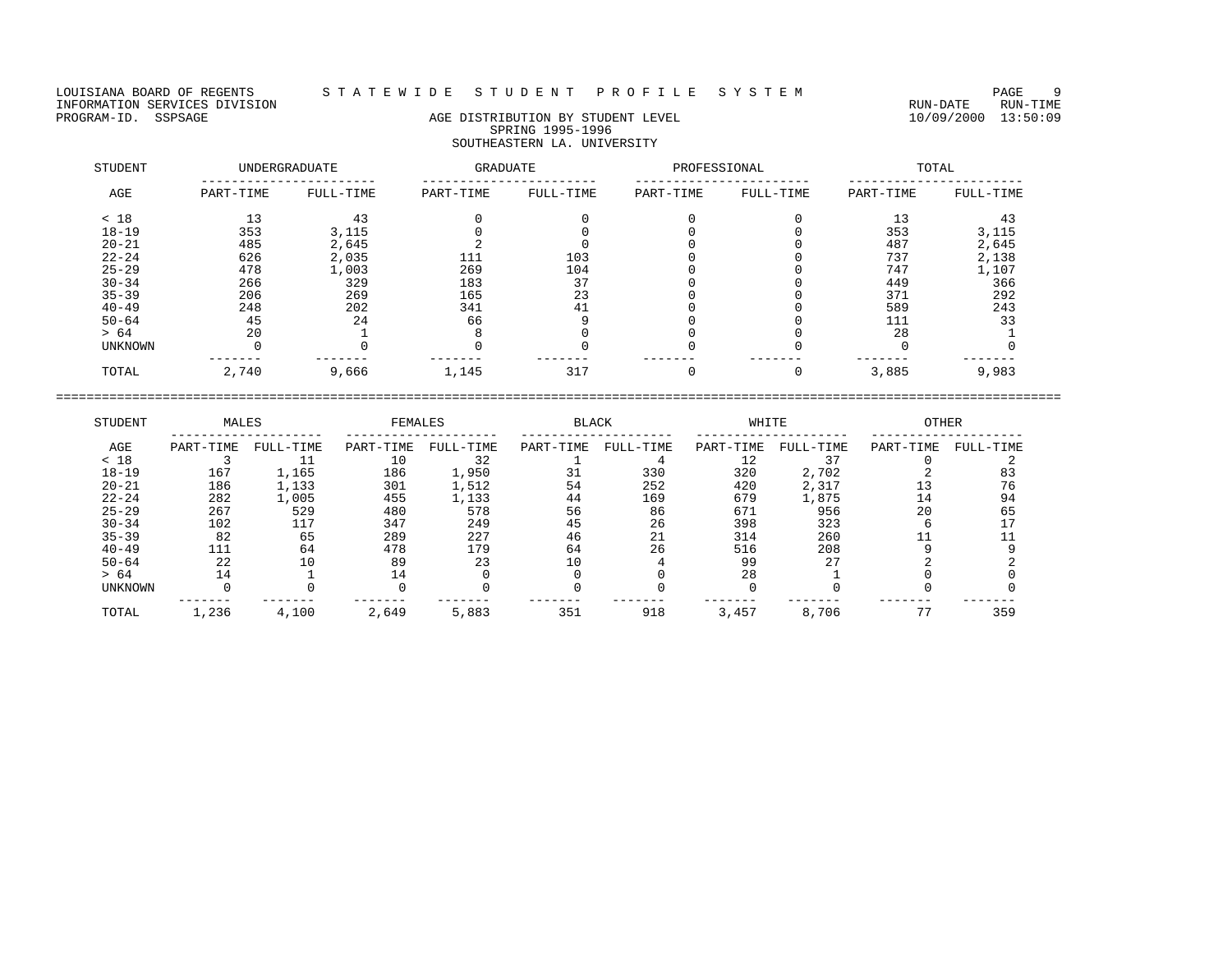LOUISIANA BOARD OF REGENTS STATEWIDE STUDENT PROFILE SYSTEM PAGE 10<br>INFORMATION SERVICES DIVISION INFORMATION SERVICES DIVISION<br>PROGRAM-ID. SSPSAGE RUN-TIME RUN-DATE RUN-TIME RUN-DATE RUN-DATE RUN-DATE RUN-DATE RUN-DATE RUN-TIME

## AGE DISTRIBUTION BY STUDENT LEVEL SPRING 1995-1996 UNIVERSITY OF LA. IN LAFAYETTE

| STUDENT   |           | UNDERGRADUATE | GRADUATE  |           | PROFESSIONAL |           |           | TOTAL     |
|-----------|-----------|---------------|-----------|-----------|--------------|-----------|-----------|-----------|
| AGE       | PART-TIME | FULL-TIME     | PART-TIME | FULL-TIME | PART-TIME    | FULL-TIME | PART-TIME | FULL-TIME |
| < 18      | 77        | 35            |           |           |              |           | 17        | 35        |
| $18 - 19$ | 238       | 3,563         |           |           |              |           | 238       | 3,563     |
| $20 - 21$ | 345       | 3,171         |           | 15        |              |           | 347       | 3,186     |
| $22 - 24$ | 540       | 2,452         | 103       | 189       |              |           | 643       | 2,641     |
| $25 - 29$ | 613       | 1,043         | 238       | 183       |              |           | 851       | 1,226     |
| $30 - 34$ | 357       | 369           | 166       | 90        |              |           | 523       | 459       |
| $35 - 39$ | 266       | 256           | 120       | 46        |              |           | 386       | 302       |
| $40 - 49$ | 293       | 207           | 239       | 66        |              |           | 532       | 273       |
| $50 - 64$ | 105       | 28            | 61        |           |              |           | 166       | 32        |
| > 64      | 333       |               | 19        |           |              |           | 352       |           |
| UNKNOWN   |           |               |           |           |              |           |           |           |
| TOTAL     | 3,107     | 11,127        | 948       | 593       |              | 0         | 4,055     | 11,720    |

| STUDENT        | MALES     |           | FEMALES   |           | <b>BLACK</b> |           | WHITE     |           | <b>OTHER</b> |           |
|----------------|-----------|-----------|-----------|-----------|--------------|-----------|-----------|-----------|--------------|-----------|
| AGE            | PART-TIME | FULL-TIME | PART-TIME | FULL-TIME | PART-TIME    | FULL-TIME | PART-TIME | FULL-TIME | PART-TIME    | FULL-TIME |
| < 18           |           | 10        | 12        | 25        |              |           | 14        | 24        |              |           |
| $18 - 19$      | 111       | 1,421     | 127       | 2,142     | 64           | 903       | 164       | 2,516     | 10           | 144       |
| $20 - 21$      | 158       | 1,433     | 189       | 1,753     |              | 706       | 252       | 2,306     | 22           | 174       |
| $22 - 24$      | 297       | L, 387    | 346       | 1,254     | 113          | 520       | 490       | 1,900     | 40           | 221       |
| $25 - 29$      | 356       | 685       | 495       | 541       | 153          | 200       | 642       | 876       | 56           | 150       |
| $30 - 34$      | 180       | 197       | 343       | 262       | 106          | 50        | 384       | 345       | 33           | 64        |
| $35 - 39$      | 109       | 109       | 277       | 193       | 75           | 38        | 294       | 245       |              | 19        |
| $40 - 49$      | 142       | 97        | 390       | 176       | 83           | 37        | 420       | 224       | 29           | 12        |
| $50 - 64$      | 25        | 12        | 141       | 20        | 12           |           | 147       | 26        |              |           |
| > 64           | 77        |           | 275       |           | 10           |           | 326       |           | 16           |           |
| <b>UNKNOWN</b> |           |           |           |           |              |           |           |           |              |           |
| TOTAL          | 1,460     | 5,353     | 2,595     | 6,367     | 690          | 2,468     | 3,133     | 8,463     | 232          | 789       |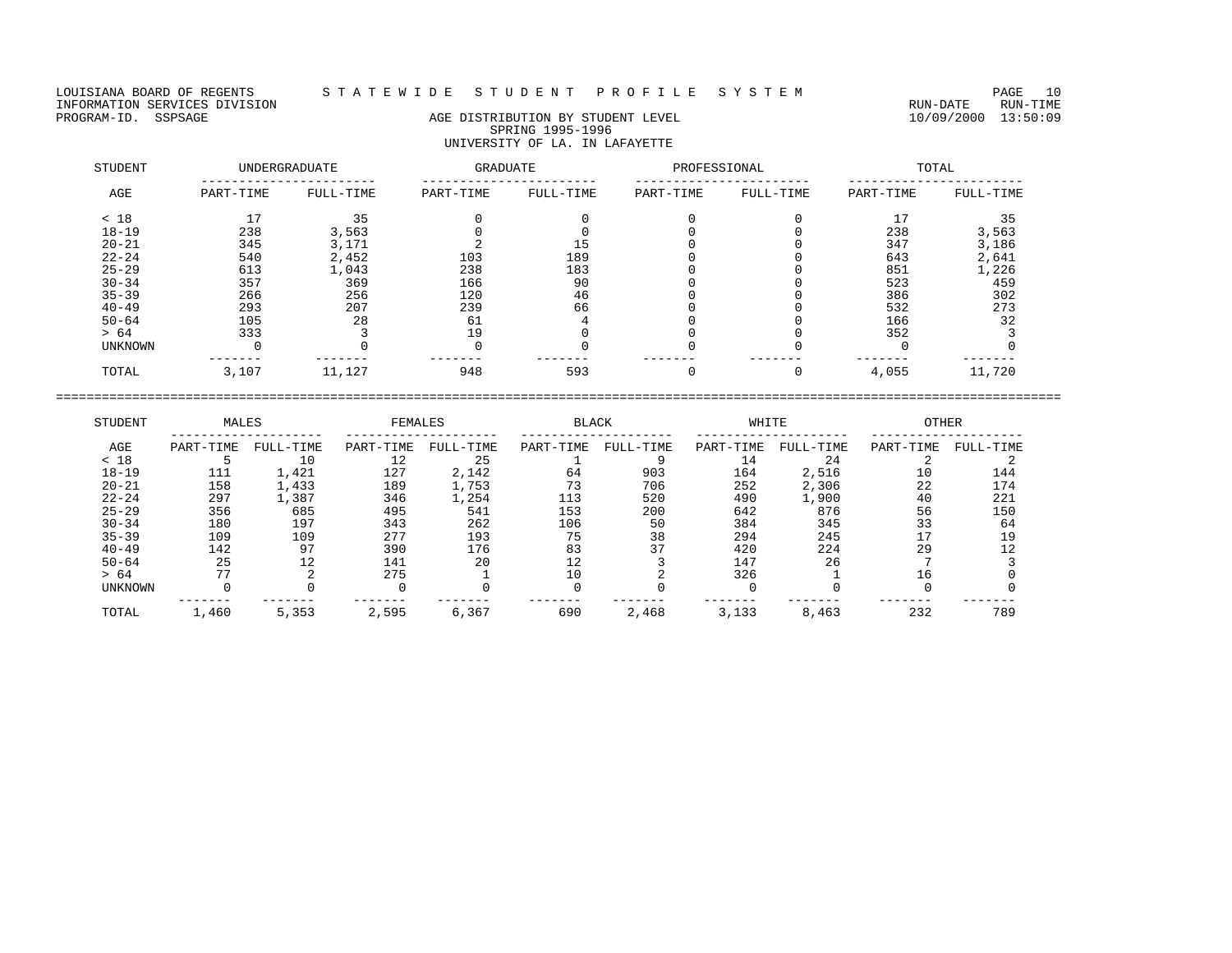## LOUISIANA BOARD OF REGENTS S T A T E W I D E S T U D E N T P R O F I L E S Y S T E M PAGE 11

# PROGRAM-ID. SSPSAGE AGE DISTRIBUTION BY STUDENT LEVEL 10/09/2000 13:50:09 SPRING 1995-1996 L.S.U. AT ALEXANDRIA

| STUDENT   |           | UNDERGRADUATE | <b>GRADUATE</b> |           | PROFESSIONAL |           |           | TOTAL     |
|-----------|-----------|---------------|-----------------|-----------|--------------|-----------|-----------|-----------|
| AGE       | PART-TIME | FULL-TIME     | PART-TIME       | FULL-TIME | PART-TIME    | FULL-TIME | PART-TIME | FULL-TIME |
| < 18      |           |               |                 |           |              |           |           |           |
| $18 - 19$ | 222       | 399           |                 |           |              |           | 222       | 399       |
| $20 - 21$ | 207       | 144           |                 |           |              |           | 207       | 144       |
| $22 - 24$ | 194       | 97            |                 |           |              |           | 194       | 97        |
| $25 - 29$ | 255       | 84            |                 |           |              |           | 255       | 84        |
| $30 - 34$ | 251       | 72            |                 |           |              |           | 251       | 72        |
| $35 - 39$ | 155       | 44            |                 |           |              |           | 155       | 44        |
| $40 - 49$ | 174       | 38            |                 |           |              |           | 174       | 38        |
| $50 - 64$ | 21        |               |                 |           |              |           | 21        |           |
| > 64      |           |               |                 |           |              |           |           |           |
| UNKNOWN   |           |               |                 |           |              |           |           |           |
| TOTAL     | 1,488     | 889           |                 |           |              |           | 1,488     | 889       |

| STUDENT        | MALES     |           | FEMALES   |           | <b>BLACK</b> |           | WHITE     |           | <b>OTHER</b> |           |
|----------------|-----------|-----------|-----------|-----------|--------------|-----------|-----------|-----------|--------------|-----------|
| AGE            | PART-TIME | FULL-TIME | PART-TIME | FULL-TIME | PART-TIME    | FULL-TIME | PART-TIME | FULL-TIME | PART-TIME    | FULL-TIME |
| < 18           |           |           |           |           |              |           |           |           |              |           |
| $18 - 19$      | 80        |           | 142       | 228       | 30           | 36        | 184       | 348       |              |           |
| $20 - 21$      | 54        | 54        | 153       | 90        | 26           |           | 176       | 126       |              |           |
| $22 - 24$      | 52        | 35        | 142       | 62        | 23           | 12        | 164       | 83        |              |           |
| $25 - 29$      | 79        | 25        | 176       | 59        | 26           | 10        | 222       | 69        |              |           |
| $30 - 34$      | 56        | 13        | 195       | 59        |              |           | 213       | 61        |              |           |
| $35 - 39$      | 31        |           | 124       | 34        | 18           |           | 134       | 33        |              |           |
| $40 - 49$      | 42        |           | 132       |           | 28           | 10        | 142       | 28        |              |           |
| $50 - 64$      |           |           |           |           |              |           |           |           |              |           |
| > 64           |           |           |           |           |              |           |           |           |              |           |
| <b>UNKNOWN</b> |           |           |           |           |              |           |           |           |              |           |
| TOTAL          | 400       | 321       | 1,088     | 568       | 188          | 99        | 1,260     | 758       | 4 G          | 32        |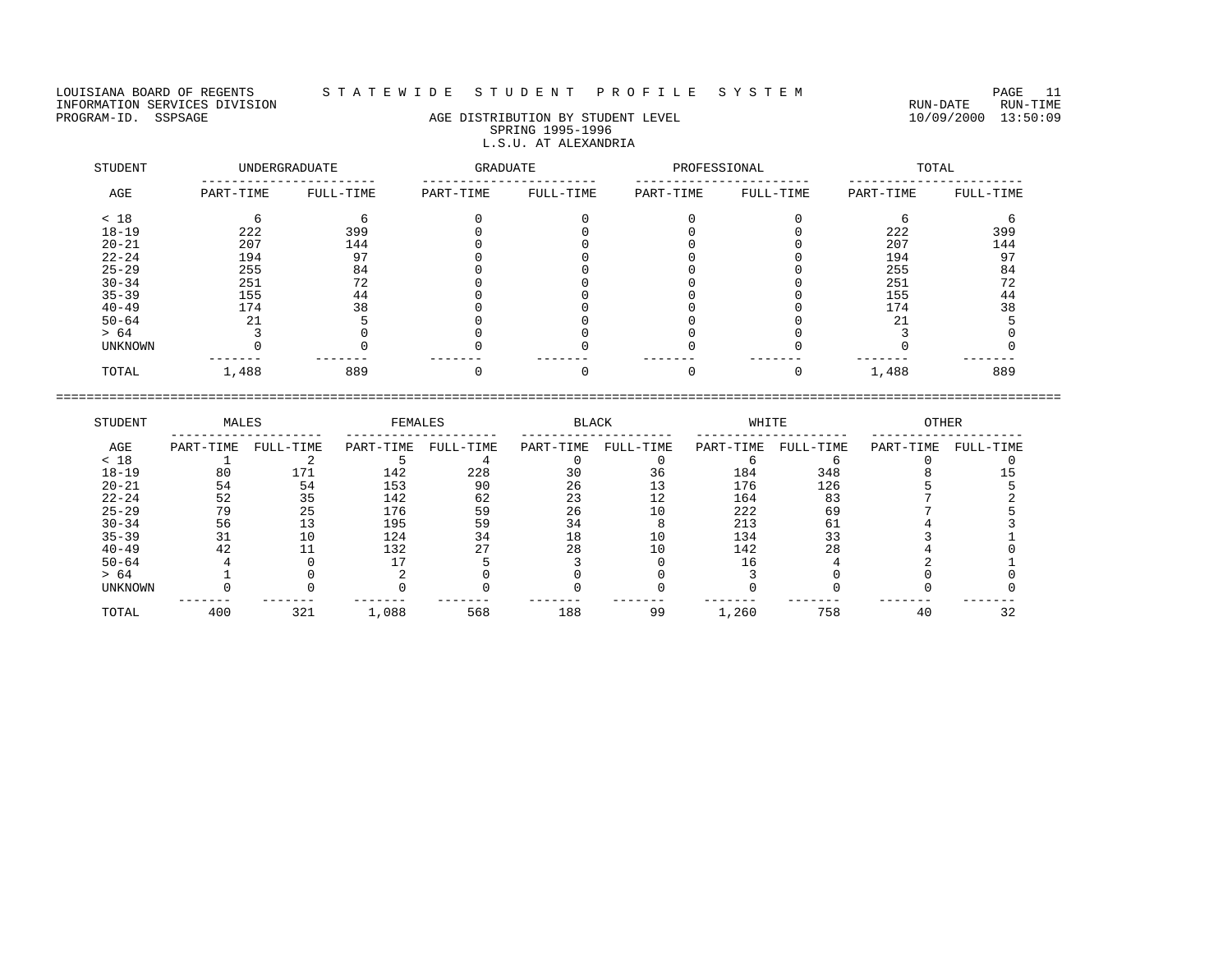LOUISIANA BOARD OF REGENTS STATEWIDE STUDENT PROFILE SYSTEM PAGE 12<br>INFORMATION SERVICES DIVISION INFORMATION SERVICES DIVISION<br>PROGRAM-ID. SSPSAGE RUN-TIME RUN-DATE RUN-TIME RUN-DATE RUN-TIME<br>PROGRAM-ID. SSPSAGE 13:50:09

## AGE DISTRIBUTION BY STUDENT LEVEL SPRING 1995-1996 L.S.U. IN BATON ROUGE

| STUDENT   |           | <b>UNDERGRADUATE</b> | GRADUATE  |           | PROFESSIONAL |           |           | TOTAL     |
|-----------|-----------|----------------------|-----------|-----------|--------------|-----------|-----------|-----------|
| AGE       | PART-TIME | FULL-TIME            | PART-TIME | FULL-TIME | PART-TIME    | FULL-TIME | PART-TIME | FULL-TIME |
| < 18      | 10        | 63                   |           |           |              |           | 10        | 63        |
| $18 - 19$ | 173       | 6,103                |           |           |              |           | 173       | 6,103     |
| $20 - 21$ | 442       | 5,291                |           | 26        |              |           | 443       | 5,334     |
| $22 - 24$ | 842       | 2,745                | 205       | 832       |              | 118       | 1,047     | 3,695     |
| $25 - 29$ | 760       | 903                  | 544       | 1,069     |              | 100       | 1,304     | 2,072     |
| $30 - 34$ | 444       | 235                  | 330       | 531       |              | 36        | 774       | 802       |
| $35 - 39$ | 341       | 103                  | 269       | 230       |              |           | 610       | 342       |
| $40 - 49$ | 424       | 107                  | 482       | 241       |              |           | 906       | 356       |
| $50 - 64$ | 98        | 14                   | 129       | 50        |              |           | 227       | 64        |
| > 64      | 18        |                      |           |           |              |           | 26        |           |
| UNKNOWN   |           |                      |           |           |              |           |           |           |
| TOTAL     | 3,552     | 15,565               | 1,968     | 2,980     |              | 288       | 5,520     | 18,833    |

| STUDENT        | MALES     |           | FEMALES   |           | <b>BLACK</b> |           | WHITE     |           | <b>OTHER</b> |           |
|----------------|-----------|-----------|-----------|-----------|--------------|-----------|-----------|-----------|--------------|-----------|
| AGE            | PART-TIME | FULL-TIME | PART-TIME | FULL-TIME | PART-TIME    | FULL-TIME | PART-TIME | FULL-TIME | PART-TIME    | FULL-TIME |
| < 18           |           | 24        |           | 39        |              |           |           | 35        |              | 22        |
| $18 - 19$      |           | 2,667     | 102       | 3,436     | 18           | 551       | 139       | 4,927     | 16           | 625       |
| $20 - 21$      | 188       | 2,654     | 255       | 2,680     | 44           | 422       | 360       | 4,257     | 39           | 655       |
| $22 - 24$      | 541       | 2,178     | 506       | 1,517     | 98           | 323       | 849       | 2,736     | 100          | 636       |
| $25 - 29$      | 658       | 1,285     | 646       | 787       | 131          | 166       | 1,004     | 1,385     | 169          | 521       |
| $30 - 34$      | 348       | 510       | 426       | 292       | 88           | 32        | 582       | 465       | 104          | 305       |
| $35 - 39$      | 246       | 178       | 364       | 164       | 72           | 18        | 468       | 219       | 70           | 105       |
| $40 - 49$      | 298       | 138       | 608       | 218       | 90           | 18        | 754       | 274       | 62           | 64        |
| $50 - 64$      | 57        | 19        | 170       | 45        |              |           | 195       | 50        |              |           |
| > 64           |           |           |           |           |              |           | 23        |           |              |           |
| <b>UNKNOWN</b> |           |           |           |           |              |           |           |           |              |           |
| TOTAL          | 2,422     | 9,655     | 3,098     | 9,178     | 558          | 1,541     | 4,382     | 14,350    | 580          | 2,942     |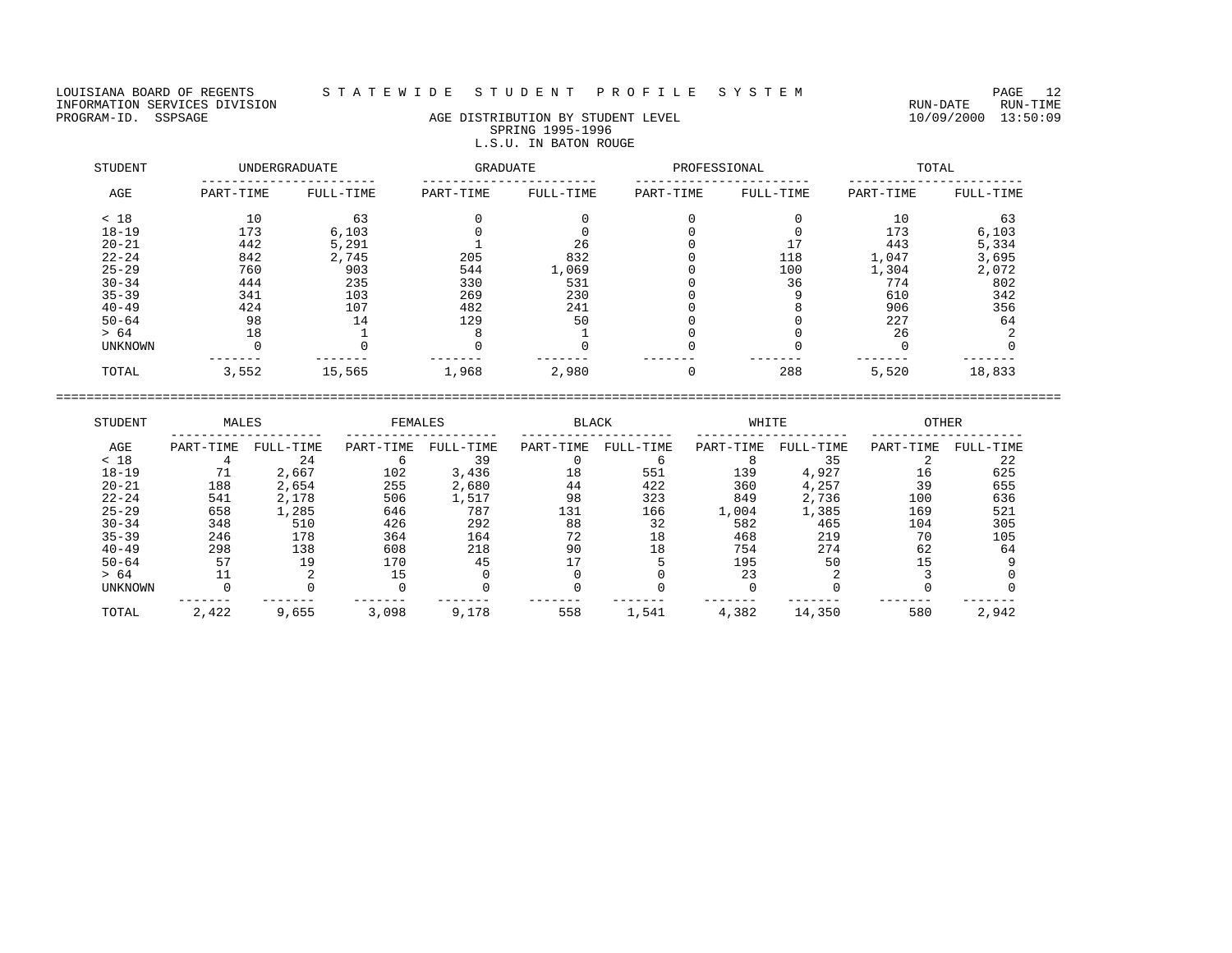LOUISIANA BOARD OF REGENTS STATEWIDE STUDENT PROFILE SYSTEM PAGE 13<br>INFORMATION SERVICES DIVISION INFORMATION SERVICES DIVISION<br>PROGRAM-ID. SSPSAGE RUN-TIME RUN-DATE RUN-TIME RUN-DATE RUN-TIME<br>PROGRAM-ID. SSPSAGE 13:50:09

## AGE DISTRIBUTION BY STUDENT LEVEL SPRING 1995-1996 L.S.U. AT EUNICE

| STUDENT   |           | UNDERGRADUATE | GRADUATE  |           | PROFESSIONAL |           |           | TOTAL     |
|-----------|-----------|---------------|-----------|-----------|--------------|-----------|-----------|-----------|
| AGE       | PART-TIME | FULL-TIME     | PART-TIME | FULL-TIME | PART-TIME    | FULL-TIME | PART-TIME | FULL-TIME |
| < 18      |           |               |           |           |              |           |           |           |
| $18 - 19$ | 117       | 654           |           |           |              |           | 117       | 654       |
| $20 - 21$ | 127       | 233           |           |           |              |           | 127       | 233       |
| $22 - 24$ | 120       | 134           |           |           |              |           | 120       | 134       |
| $25 - 29$ | 195       | 106           |           |           |              |           | 195       | 106       |
| $30 - 34$ | 177       | 74            |           |           |              |           | 177       | 74        |
| $35 - 39$ | 154       | 54            |           |           |              |           | 154       | 54        |
| $40 - 49$ | 136       | 42            |           |           |              |           | 136       | 42        |
| $50 - 64$ | 51        |               |           |           |              |           | 51        |           |
| > 64      | 53        |               |           |           |              |           | 53        |           |
| UNKNOWN   |           |               |           |           |              |           |           |           |
| TOTAL     | 1,136     | 1,308         |           |           |              |           | 1,136     | 1,308     |

| STUDENT   | MALES     |           | FEMALES   |           | <b>BLACK</b> |           | WHITE     |           | <b>OTHER</b> |           |
|-----------|-----------|-----------|-----------|-----------|--------------|-----------|-----------|-----------|--------------|-----------|
| AGE       | PART-TIME | FULL-TIME | PART-TIME | FULL-TIME | PART-TIME    | FULL-TIME | PART-TIME | FULL-TIME | PART-TIME    | FULL-TIME |
| < 18      |           |           |           |           |              |           |           |           |              |           |
| $18 - 19$ | 36        | 231       |           | 423       | -6           | 64        | 98        | 582       |              |           |
| $20 - 21$ | 44        | 91        | 83        | 142       | L6           |           | 110       | 198       |              |           |
| $22 - 24$ | 52        | 50        | 68        | 84        | 16           | 25        | 102       | 108       |              |           |
| $25 - 29$ | 91        |           | 104       | 75        | 35           | 22        | 153       | 81        |              |           |
| $30 - 34$ | 73        | L5        | 104       | 59        | 50           |           | 124       | 60        |              |           |
| $35 - 39$ | 56        |           | 98        | 43        |              |           | 118       | 44        |              |           |
| $40 - 49$ |           |           | 85        |           | 25           |           | 106       | 33        |              |           |
| $50 - 64$ |           |           | 39        |           |              |           | 46        |           |              |           |
| > 64      |           |           | 46        |           |              |           |           |           |              |           |
| UNKNOWN   |           |           |           |           |              |           |           |           |              |           |
| TOTAL     | 423       | 439       | 713       | 869       | 193          | 173       | 916       | 1,116     | Ζ.           |           |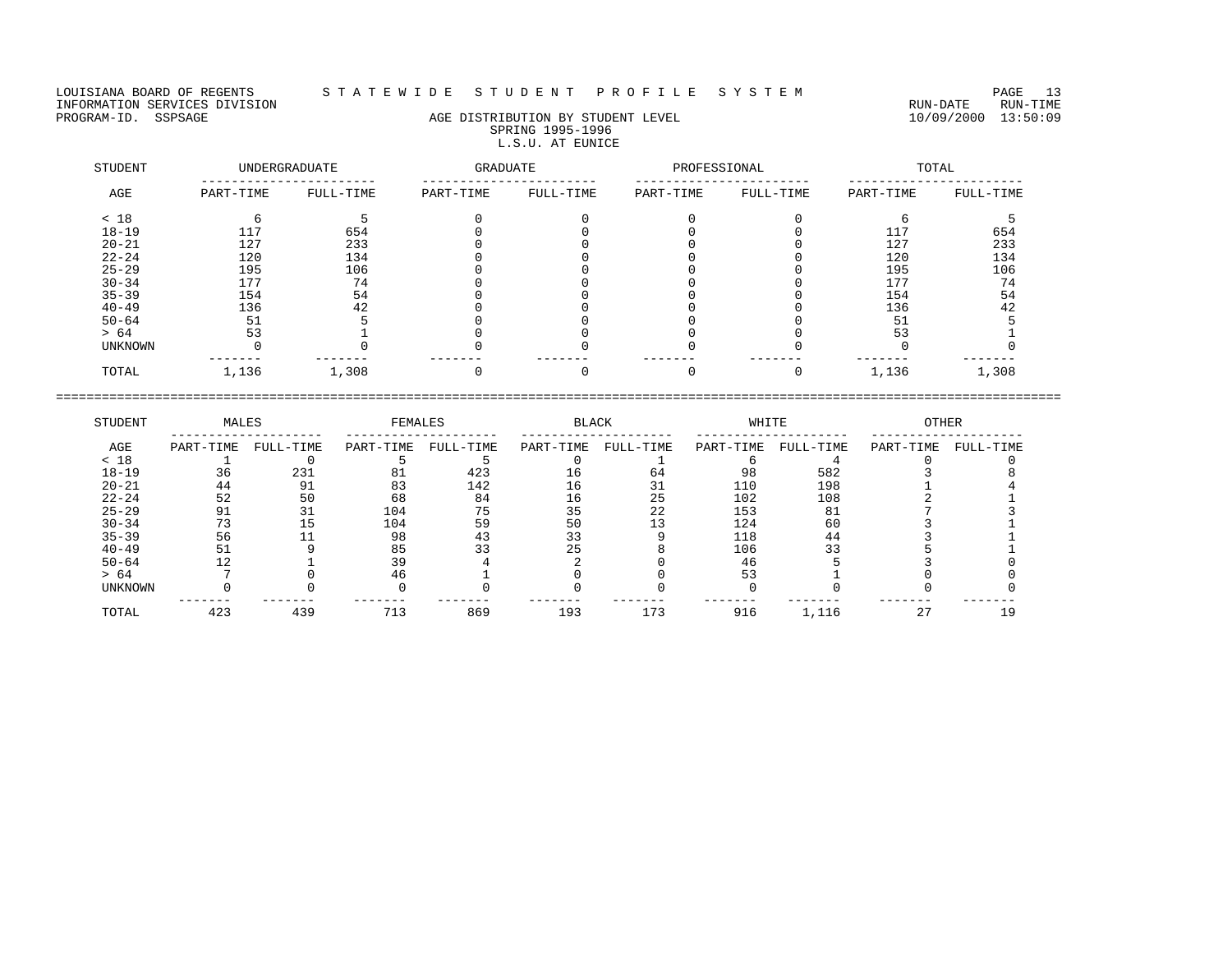## LOUISIANA BOARD OF REGENTS S T A T E W I D E S T U D E N T P R O F I L E S Y S T E M PAGE 14

# PROGRAM-ID. SSPSAGE AGE DISTRIBUTION BY STUDENT LEVEL 10/09/2000 13:50:09 SPRING 1995-1996 L.S.U. IN SHREVEPORT

| STUDENT   |           | UNDERGRADUATE | GRADUATE  |           | PROFESSIONAL |           |           | TOTAL     |
|-----------|-----------|---------------|-----------|-----------|--------------|-----------|-----------|-----------|
| AGE       | PART-TIME | FULL-TIME     | PART-TIME | FULL-TIME | PART-TIME    | FULL-TIME | PART-TIME | FULL-TIME |
| < 18      | 12        |               |           |           |              |           | 12        |           |
| $18 - 19$ | 106       | 554           |           |           |              |           | 106       | 554       |
| $20 - 21$ | 164       | 473           |           |           |              |           | 165       | 475       |
| $22 - 24$ | 312       | 402           | 58        | 28        |              |           | 370       | 430       |
| $25 - 29$ | 281       | 209           | 122       | 23        |              |           | 403       | 232       |
| $30 - 34$ | 175       | 80            | 87        | 10        |              |           | 262       | 90        |
| $35 - 39$ | 150       | 58            | 79        |           |              |           | 229       | 65        |
| $40 - 49$ | 186       | 52            | 141       | 12        |              |           | 327       | 64        |
| $50 - 64$ | 29        |               | 35        |           |              |           | 64        | 10        |
| > 64      |           |               |           |           |              |           | 16        |           |
| UNKNOWN   |           |               |           |           |              |           |           |           |
| TOTAL     | 1,423     | 1,843         | 531       | 83        |              |           | 1,954     | 1,926     |

| STUDENT        | MALES     |           | FEMALES   |           | <b>BLACK</b> |           | WHITE     |           | <b>OTHER</b> |           |
|----------------|-----------|-----------|-----------|-----------|--------------|-----------|-----------|-----------|--------------|-----------|
| AGE            | PART-TIME | FULL-TIME | PART-TIME | FULL-TIME | PART-TIME    | FULL-TIME | PART-TIME | FULL-TIME | PART-TIME    | FULL-TIME |
| < 18           |           |           |           |           |              |           |           |           |              |           |
| $18 - 19$      | 38        | 227       | 68        | 327       | 21           | 108       | 81        | 417       |              | 29        |
| $20 - 21$      | 69        | 188       | 96        | 287       | 24           | 49        | 125       | 402       | ΤP           | 24        |
| $22 - 24$      | 164       | 191       | 206       | 239       | 50           | 52        | 298       | 359       | 22           |           |
| $25 - 29$      | 181       | 115       | 222       | 117       | 70           |           | 324       | 202       |              |           |
| $30 - 34$      | 110       | 30        | 152       | 60        | 48           | 10        | 201       | 76        |              |           |
| $35 - 39$      | 86        | 15        | 143       | 50        | 44           |           | 180       | 56        |              |           |
| $40 - 49$      | 117       | 18        | 210       | 46        | 61           |           | 257       | 61        |              |           |
| $50 - 64$      |           |           |           |           |              |           |           |           |              |           |
| > 64           |           |           |           |           |              |           |           |           |              |           |
| <b>UNKNOWN</b> |           |           |           |           |              |           |           |           |              |           |
| TOTAL          | 795       | 786       | 1,159     | 1,140     | 326          | 251       | 1,546     | 1,584     | 82           | 91        |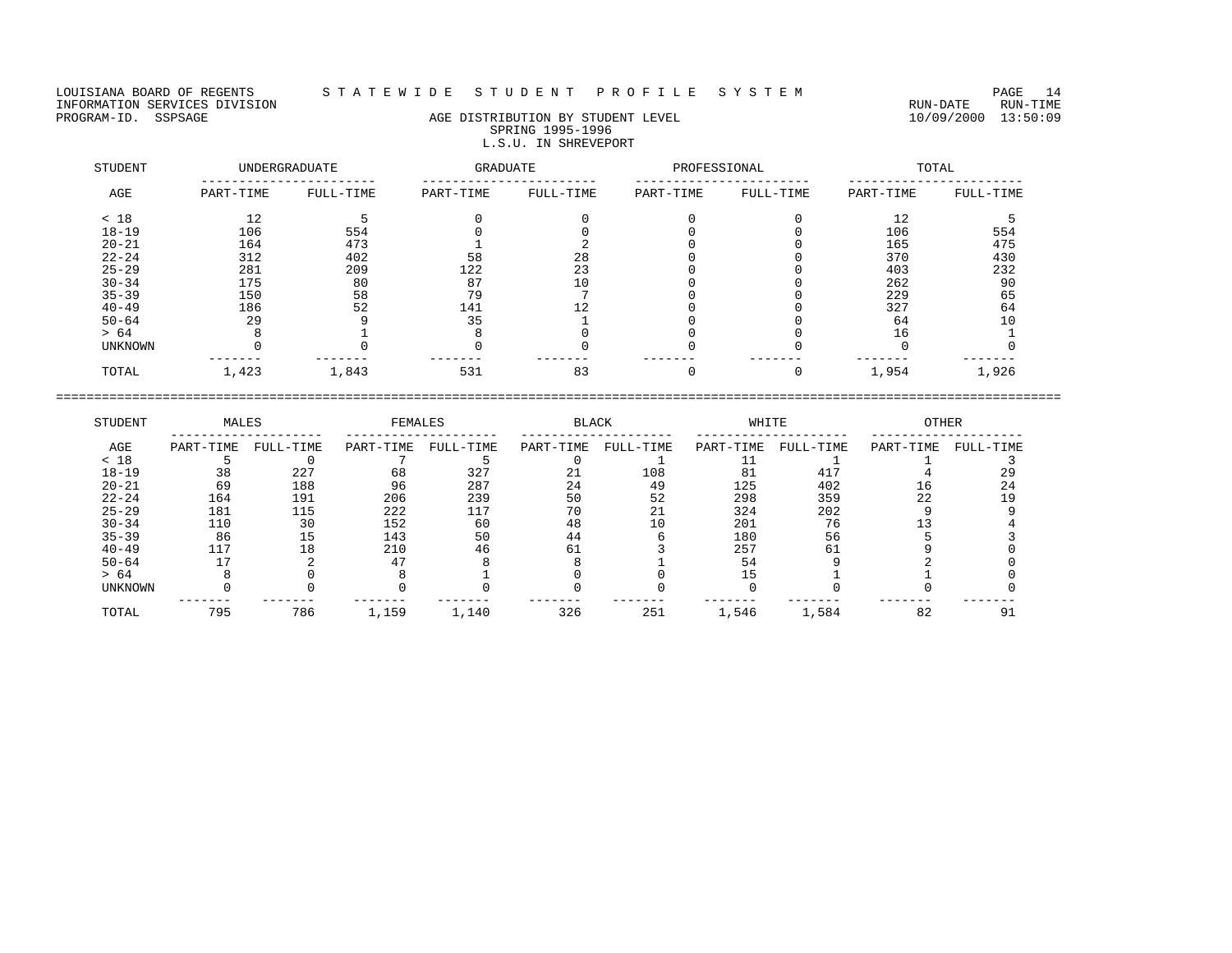LOUISIANA BOARD OF REGENTS STATEWIDE STUDENT PROFILE SYSTEM PAGE 15<br>INFORMATION SERVICES DIVISION INFORMATION SERVICES DIVISION<br>PROGRAM-ID. SSPSAGE RUN-TIME RUN-DATE RUN-TIME RUN-DATE RUN-DATE RUN-DATE RUN-DATE RUN-DATE RUN-TIME

# AGE DISTRIBUTION BY STUDENT LEVEL SPRING 1995-1996 UNIVERSITY OF NEW ORLEANS

| STUDENT        |           | UNDERGRADUATE | <b>GRADUATE</b> |           | PROFESSIONAL |           |           | TOTAL     |
|----------------|-----------|---------------|-----------------|-----------|--------------|-----------|-----------|-----------|
| AGE            | PART-TIME | FULL-TIME     | PART-TIME       | FULL-TIME | PART-TIME    | FULL-TIME | PART-TIME | FULL-TIME |
| < 18           | 68        | 49            |                 |           |              |           | 68        | 49        |
| $18 - 19$      | 236       | 2,157         |                 |           |              |           | 236       | 2,157     |
| $20 - 21$      | 401       | 1,735         |                 | 15        |              |           | 404       | 1,750     |
| $22 - 24$      | 722       | 1,574         | 259             | 260       |              |           | 981       | 1,834     |
| $25 - 29$      | 899       | 967           | 740             | 379       |              |           | 1,639     | 1,346     |
| $30 - 34$      | 498       | 353           | 451             | 170       |              |           | 949       | 523       |
| $35 - 39$      | 374       | 182           | 360             | 99        |              |           | 734       | 281       |
| $40 - 49$      | 398       | 175           | 600             | 126       |              |           | 998       | 301       |
| $50 - 64$      | 95        | 28            | 170             | 28        |              |           | 265       | 56        |
| > 64           | 83        |               | 73              |           |              |           | 156       | 10        |
| <b>UNKNOWN</b> |           |               |                 |           |              |           |           |           |
| TOTAL          | 3,774     | 7,225         | 2,656           | 1,082     |              | 0         | 6,430     | 8,307     |

| STUDENT        | MALES     |           | FEMALES   |           | <b>BLACK</b> |           | WHITE     |           | <b>OTHER</b> |           |
|----------------|-----------|-----------|-----------|-----------|--------------|-----------|-----------|-----------|--------------|-----------|
| AGE            | PART-TIME | FULL-TIME | PART-TIME | FULL-TIME | PART-TIME    | FULL-TIME | PART-TIME | FULL-TIME | PART-TIME    | FULL-TIME |
| < 18           | 20        | 21        | 48        | 28        | 22           | 12        | 32        | 19        | 14           | 18        |
| $18 - 19$      | 106       | 889       | 130       | 1,268     | 59           | 467       | 138       | 1,288     | 39           | 402       |
| $20 - 21$      | 155       | 729       | 249       | 1,021     | 70           | 308       | 263       | 1,122     | 71           | 320       |
| $22 - 24$      | 388       | 925       | 593       | 909       | 152          | 267       | 694       | 1,184     | 135          | 383       |
| $25 - 29$      | 704       | 728       | 935       | 618       | 230          | 161       | 1,203     | 861       | 206          | 324       |
| $30 - 34$      | 435       | 260       | 514       | 263       | 148          | 60        | 682       | 347       | 119          | 116       |
| $35 - 39$      | 314       | 106       | 420       | 175       | 104          | 37        | 556       | 178       | 74           | 66        |
| $40 - 49$      | 325       | 100       | 673       | 201       | 154          | 38        | 763       | 224       | 81           | 39        |
| $50 - 64$      | 76        | 21        | 189       | 35        | 28           |           | 204       | 42        | 33           |           |
| > 64           | 61        |           | 95        |           |              |           | 145       |           |              |           |
| <b>UNKNOWN</b> |           |           |           |           |              |           |           |           |              |           |
| TOTAL          | 2,584     | 3,785     | 3,846     | 4,522     | 971          | 1,355     | 4,680     | 5,274     | 779          | 1,678     |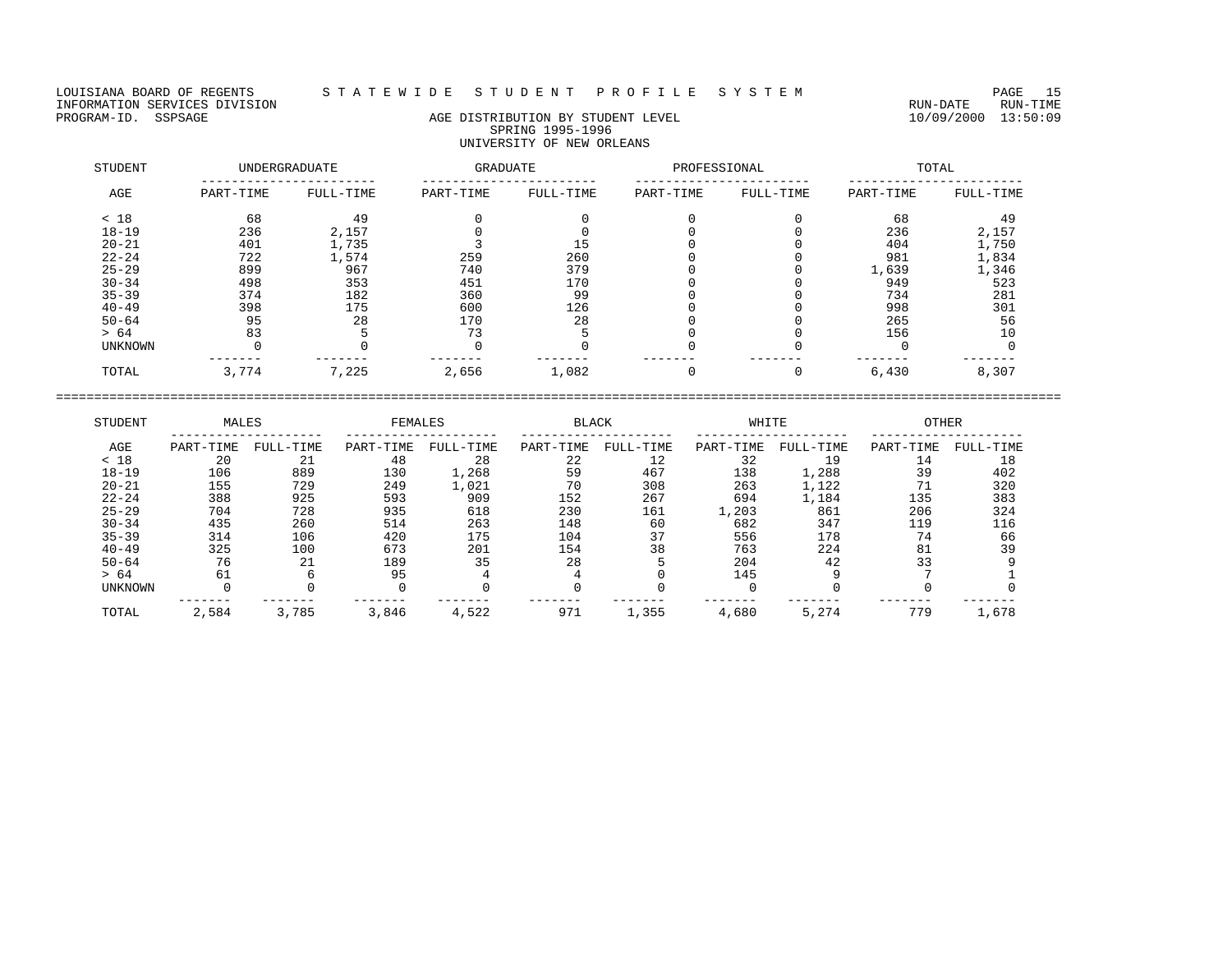LOUISIANA BOARD OF REGENTS STATEWIDE STUDENT PROFILE SYSTEM PAGE 16<br>INFORMATION SERVICES DIVISION INFORMATION SERVICES DIVISION<br>PROGRAM-ID. SSPSAGE RUN-TIME RUN-DATE RUN-TIME RUN-DATE RUN-DATE RUN-DATE RUN-DATE RUN-DATE RUN-TIME

## AGE DISTRIBUTION BY STUDENT LEVEL SPRING 1995-1996 L.S.U. LAW CENTER

| STUDENT   |           | UNDERGRADUATE | <b>GRADUATE</b> |           | PROFESSIONAL |           |           | TOTAL     |
|-----------|-----------|---------------|-----------------|-----------|--------------|-----------|-----------|-----------|
| AGE       | PART-TIME | FULL-TIME     | PART-TIME       | FULL-TIME | PART-TIME    | FULL-TIME | PART-TIME | FULL-TIME |
| < 18      |           |               |                 |           |              |           |           |           |
| $18 - 19$ |           |               |                 |           |              |           |           |           |
| $20 - 21$ |           |               |                 |           |              |           |           |           |
| $22 - 24$ |           |               |                 |           |              | 331       |           | 331       |
| $25 - 29$ |           |               |                 |           |              | 207       |           | 207       |
| $30 - 34$ |           |               |                 |           |              | 37        |           | 37        |
| $35 - 39$ |           |               |                 |           |              | 25        |           | 25        |
| $40 - 49$ |           |               |                 |           |              | 18        |           | -8        |
| $50 - 64$ |           |               |                 |           |              |           |           |           |
| > 64      |           |               |                 |           |              |           |           |           |
| UNKNOWN   |           |               |                 |           |              |           |           |           |
| TOTAL     |           |               |                 |           |              | 623       | 14        | 623       |

| STUDENT        | MALES     |           | FEMALES   |           | <b>BLACK</b> |           | WHITE     |           | <b>OTHER</b> |           |
|----------------|-----------|-----------|-----------|-----------|--------------|-----------|-----------|-----------|--------------|-----------|
| AGE            | PART-TIME | FULL-TIME | PART-TIME | FULL-TIME | PART-TIME    | FULL-TIME | PART-TIME | FULL-TIME | PART-TIME    | FULL-TIME |
| < 18           |           |           |           |           |              |           |           |           |              |           |
| $18 - 19$      |           |           |           |           |              |           |           |           |              |           |
| $20 - 21$      |           |           |           |           |              |           |           |           |              |           |
| $22 - 24$      |           | 164       |           | 167       |              |           |           | 312       |              |           |
| $25 - 29$      |           | 136       |           |           |              |           |           | 190       |              |           |
| $30 - 34$      |           | 20        |           |           |              |           |           |           |              |           |
| $35 - 39$      |           |           |           |           |              |           |           |           |              |           |
| $40 - 49$      |           |           |           |           |              |           |           |           |              |           |
| $50 - 64$      |           |           |           |           |              |           |           |           |              |           |
| > 64           |           |           |           |           |              |           |           |           |              |           |
| <b>UNKNOWN</b> |           |           |           |           |              |           |           |           |              |           |
| TOTAL          |           | 339       |           | 284       |              | 29        |           | 575       |              |           |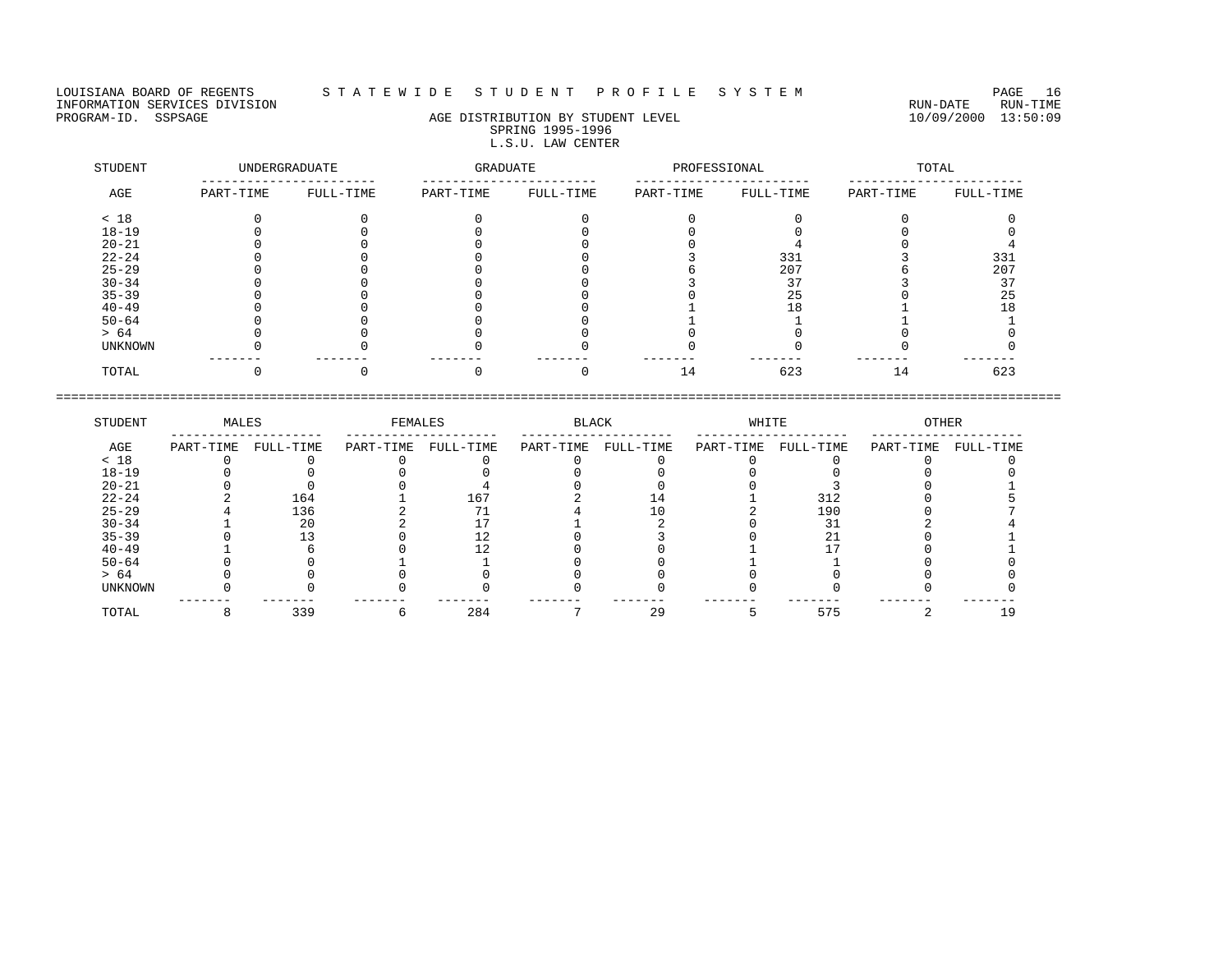LOUISIANA BOARD OF REGENTS STATEWIDE STUDENT PROFILE SYSTEM PAGE 17<br>INFORMATION SERVICES DIVISION INFORMATION SERVICES DIVISION<br>PROGRAM-ID. SSPSAGE RUN-TIME RUN-DATE RUN-TIME RUN-DATE RUN-DATE RUN-DATE RUN-DATE RUN-DATE RUN-TIME

# AGE DISTRIBUTION BY STUDENT LEVEL SPRING 1995-1996 SOUTHERN U. IN BATON ROUGE

| STUDENT   |           | UNDERGRADUATE | GRADUATE  |           | PROFESSIONAL |           |           | TOTAL     |
|-----------|-----------|---------------|-----------|-----------|--------------|-----------|-----------|-----------|
| AGE       | PART-TIME | FULL-TIME     | PART-TIME | FULL-TIME | PART-TIME    | FULL-TIME | PART-TIME | FULL-TIME |
| < 18      |           | 36            |           |           |              |           |           | 36        |
| $18 - 19$ | 117       | 2,626         |           |           |              |           | 117       | 2,626     |
| $20 - 21$ | 160       | 2,064         |           |           |              |           | 161       | 2,072     |
| $22 - 24$ | 216       | 1,608         | 68        | 130       |              | 99        | 284       | 1,837     |
| $25 - 29$ | 149       | 621           | 197       | 112       |              | 154       | 346       | 887       |
| $30 - 34$ | 86        | 173           | 149       | 47        |              | 31        | 235       | 251       |
| $35 - 39$ | 64        | 102           | 132       | 22        |              | 12        | 196       | 136       |
| $40 - 49$ | 68        | 90            | 187       | 34        |              | 14        | 255       | 138       |
| $50 - 64$ |           | 15            | 44        |           |              |           | 55        | 21        |
| > 64      |           |               |           |           |              |           |           |           |
| UNKNOWN   |           |               |           |           |              |           |           |           |
| TOTAL     | 873       | 7,338         | 778       | 354       |              | 315       | 1,651     | 8,007     |

| STUDENT        | MALES     |           | FEMALES   |           | <b>BLACK</b> |           | WHITE     |           | <b>OTHER</b> |           |
|----------------|-----------|-----------|-----------|-----------|--------------|-----------|-----------|-----------|--------------|-----------|
| AGE            | PART-TIME | FULL-TIME | PART-TIME | FULL-TIME | PART-TIME    | FULL-TIME | PART-TIME | FULL-TIME | PART-TIME    | FULL-TIME |
| < 18           |           | 10        |           | 26        |              | 35        |           |           |              |           |
| $18 - 19$      | 57        | 1,042     | 60        | 1,584     | 108          | 2,615     |           |           |              |           |
| $20 - 21$      | 76        | 911       | 85        | 1,161     | 141          | 2,019     |           | 30        |              | 23        |
| $22 - 24$      | 117       | 852       | 167       | 985       | 246          | 1,758     |           | 45        |              | 34        |
| $25 - 29$      | 123       | 416       | 223       | 471       | 299          | 745       | 34        | 99        |              | 43        |
| $30 - 34$      | 63        |           | 172       | 180       | 203          | 206       | 23        | 24        |              |           |
| $35 - 39$      | 39        | 39        | 157       | 97        | 162          | 106       | 24        | 15        |              |           |
| $40 - 49$      | 54        | 35        | 201       | 103       | 198          | 118       |           | 16        |              |           |
| $50 - 64$      | 10        | 10        | 45        |           | 39           | 14        |           |           |              |           |
| > 64           |           |           |           |           |              |           |           |           |              |           |
| <b>UNKNOWN</b> |           |           |           |           |              |           |           |           |              |           |
| TOTAL          | 540       | 3,388     | 1,111     | 4,619     | 1,398        | 7,619     | 194       | 238       | 59           | 150       |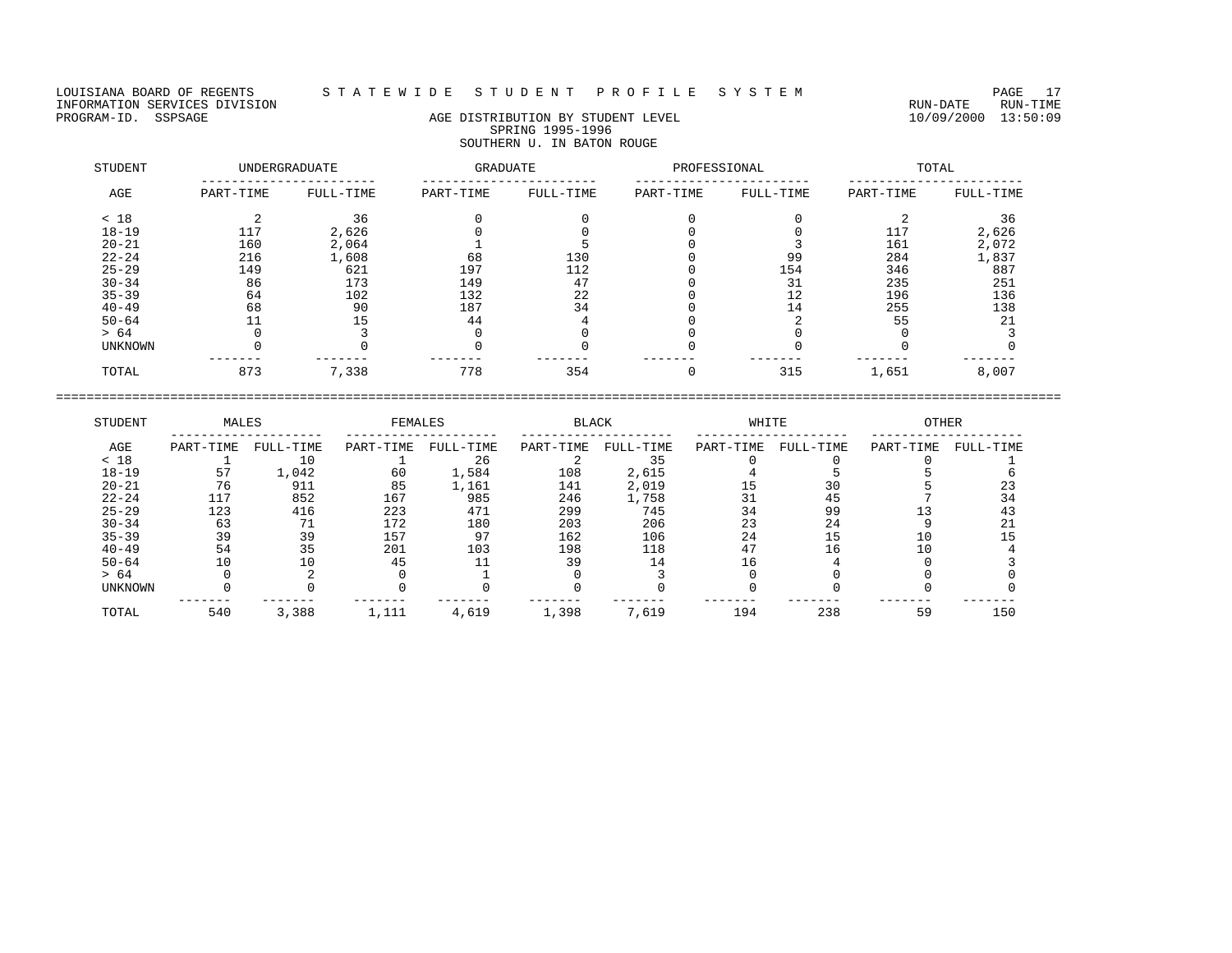## LOUISIANA BOARD OF REGENTS S T A T E W I D E S T U D E N T P R O F I L E S Y S T E M PAGE 18

# PROGRAM-ID. SSPSAGE AGE DISTRIBUTION BY STUDENT LEVEL 10/09/2000 13:50:09 SPRING 1995-1996 SOUTHERN U. IN NEW ORLEANS

| STUDENT        |           | UNDERGRADUATE | <b>GRADUATE</b> |           | PROFESSIONAL |           |           | TOTAL     |
|----------------|-----------|---------------|-----------------|-----------|--------------|-----------|-----------|-----------|
| AGE            | PART-TIME | FULL-TIME     | PART-TIME       | FULL-TIME | PART-TIME    | FULL-TIME | PART-TIME | FULL-TIME |
| < 18           |           | 21            |                 |           |              |           |           | 21        |
| $18 - 19$      | 62        | 568           |                 |           |              |           | 62        | 568       |
| $20 - 21$      | 75        | 580           |                 |           |              |           | 75        | 580       |
| $22 - 24$      | 144       | 727           |                 | 27        |              |           | 148       | 754       |
| $25 - 29$      | 223       | 525           | 30              | 51        |              |           | 253       | 576       |
| $30 - 34$      | 170       | 212           | 15              | 38        |              |           | 185       | 250       |
| $35 - 39$      | 102       | 154           | 22              | 31        |              |           | 124       | 185       |
| $40 - 49$      | 158       | 211           | 28              | 38        |              |           | 186       | 249       |
| $50 - 64$      | 38        | 40            |                 | 21        |              |           | 41        | 61        |
| > 64           |           |               |                 |           |              |           |           |           |
| <b>UNKNOWN</b> |           |               |                 |           |              |           |           |           |
| TOTAL          | 976       | 3,040         | 102             | 206       |              |           | 1,078     | 3,246     |

| STUDENT        | MALES     |           | FEMALES   |           | <b>BLACK</b> |           | WHITE     |           | <b>OTHER</b> |           |
|----------------|-----------|-----------|-----------|-----------|--------------|-----------|-----------|-----------|--------------|-----------|
| AGE            | PART-TIME | FULL-TIME | PART-TIME | FULL-TIME | PART-TIME    | FULL-TIME | PART-TIME | FULL-TIME | PART-TIME    | FULL-TIME |
| < 18           |           |           |           |           |              | 19        |           |           |              |           |
| $18 - 19$      | 28        | 209       | 34        | 359       | 60           | 554       |           |           |              |           |
| $20 - 21$      | 34        | 212       | 41        | 368       | 67           | 565       |           |           |              |           |
| $22 - 24$      | 64        | 240       | 84        | 514       | 140          | 698       |           | 22        |              | 34        |
| $25 - 29$      | 93        | 224       | 160       | 352       | 213          | 526       |           | 35        |              |           |
| $30 - 34$      | 60        | 69        | 125       | 181       | 161          | 221       | L 6       | 19        |              |           |
| $35 - 39$      | 35        | 44        | 89        | 141       | 95           | 158       | 20        | 16        |              |           |
| $40 - 49$      | 50        | 54        | 136       | 195       | 163          | 221       | 18        | 25        |              |           |
| $50 - 64$      |           | 19        | 24        | 42        | 29           | 46        |           |           |              |           |
| > 64           |           |           |           |           |              |           |           |           |              |           |
| <b>UNKNOWN</b> |           |           |           |           |              |           |           |           |              |           |
| TOTAL          | 383       | 1,082     | 695       | 2,164     | 931          | 3,010     | 104       | 130       | 43           | 106       |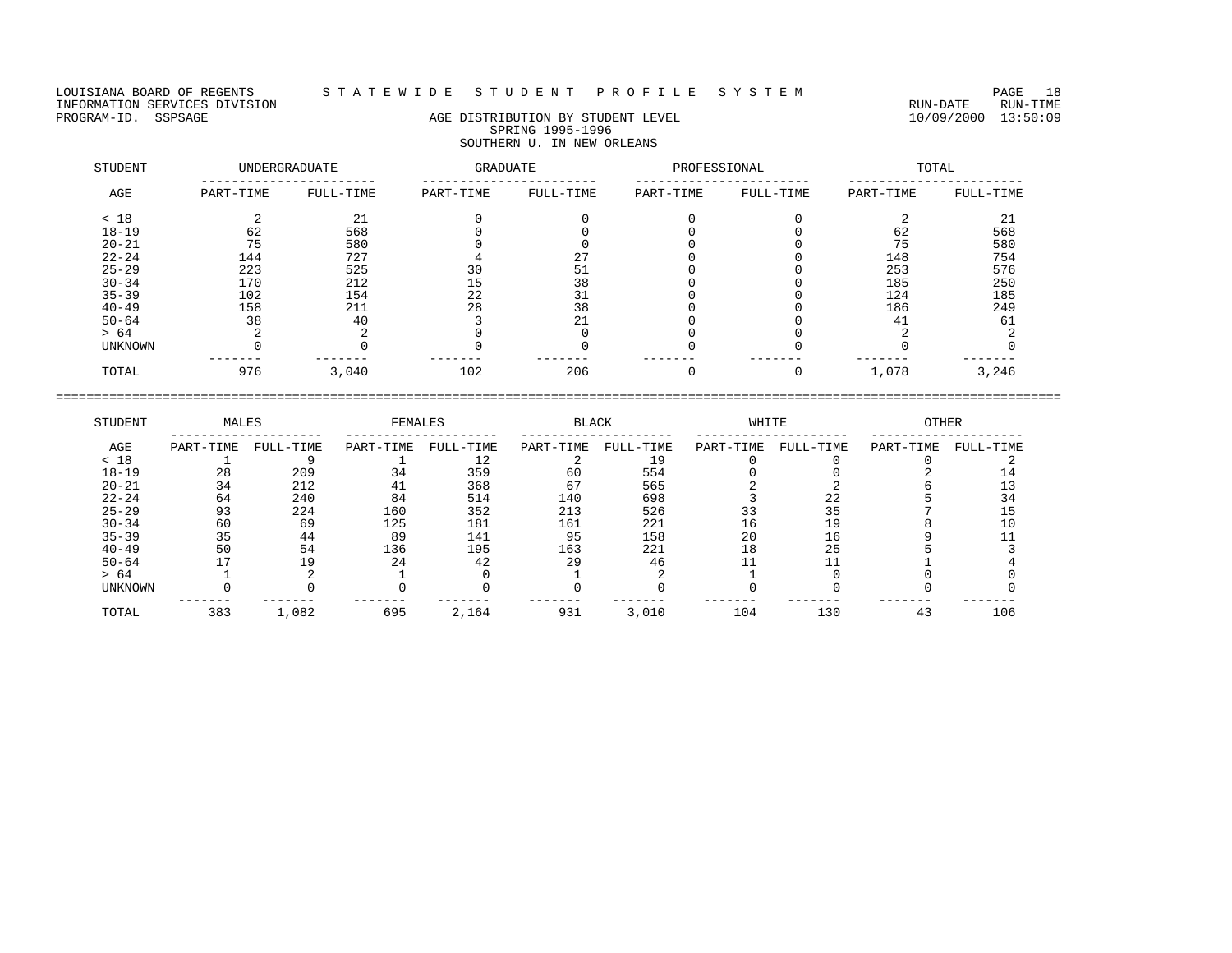LOUISIANA BOARD OF REGENTS S T A T E W I D E S T U D E N T P R O F I L E S Y S T E M PAGE 19 INFORMATION SERVICES DIVISION<br>PROGRAM-ID. SSPSAGE RUN-TIME RUN-DATE RUN-TIME RUN-DATE RUN-DATE RUN-DATE RUN-DATE RUN-DATE RUN-TIME

# AGE DISTRIBUTION BY STUDENT LEVEL SPRING 1995-1996 SOUTHERN U. IN SHREVEPORT

| STUDENT   | UNDERGRADUATE |           | GRADUATE  |           | PROFESSIONAL |           | TOTAL     |           |  |
|-----------|---------------|-----------|-----------|-----------|--------------|-----------|-----------|-----------|--|
| AGE       | PART-TIME     | FULL-TIME | PART-TIME | FULL-TIME | PART-TIME    | FULL-TIME | PART-TIME | FULL-TIME |  |
| < 18      |               |           |           |           |              |           |           |           |  |
| $18 - 19$ |               | 269       |           |           |              |           | 15        | 269       |  |
| $20 - 21$ | 43            | 227       |           |           |              |           | 43        | 227       |  |
| $22 - 24$ |               | 140       |           |           |              |           |           | 140       |  |
| $25 - 29$ | 84            | 93        |           |           |              |           | 84        | 93        |  |
| $30 - 34$ | 86            | 46        |           |           |              |           | 86        | 46        |  |
| $35 - 39$ | 61            | 44        |           |           |              |           | 61        | 44        |  |
| $40 - 49$ | 76            | 37        |           |           |              |           | 76        |           |  |
| $50 - 64$ | 10            |           |           |           |              |           |           |           |  |
| > 64      |               |           |           |           |              |           |           |           |  |
| UNKNOWN   |               |           |           |           |              |           |           |           |  |
| TOTAL     | 452           | 872       |           |           |              |           | 452       | 872       |  |

| STUDENT        | MALES     |           | FEMALES   |           | <b>BLACK</b> |           | WHITE     |           | <b>OTHER</b> |           |
|----------------|-----------|-----------|-----------|-----------|--------------|-----------|-----------|-----------|--------------|-----------|
| AGE            | PART-TIME | FULL-TIME | PART-TIME | FULL-TIME | PART-TIME    | FULL-TIME | PART-TIME | FULL-TIME | PART-TIME    | FULL-TIME |
| < 18           |           |           |           |           |              |           |           |           |              |           |
| $18 - 19$      |           | 106       |           | 163       | L 4          | 263       |           |           |              |           |
| $20 - 21$      |           | 61        | 28        | 166       |              | 223       |           |           |              |           |
| $22 - 24$      | 18        | 42        | 53        | 98        | 63           | 132       |           |           |              |           |
| $25 - 29$      | 24        | 28        | 60        | 65        | 69           | 83        |           |           |              |           |
| $30 - 34$      | 14        |           |           | 34        |              | 40        |           |           |              |           |
| $35 - 39$      |           |           | 46        | 38        | 48           | 39        |           |           |              |           |
| $40 - 49$      |           |           | 64        | 30        | 63           | 29        |           |           |              |           |
| $50 - 64$      |           |           |           |           |              |           |           |           |              |           |
| > 64           |           |           |           |           |              |           |           |           |              |           |
| <b>UNKNOWN</b> |           |           |           |           |              |           |           |           |              |           |
| TOTAL          | 108       | 269       | 344       | 603       | 382          | 824       | 61        | 42        |              |           |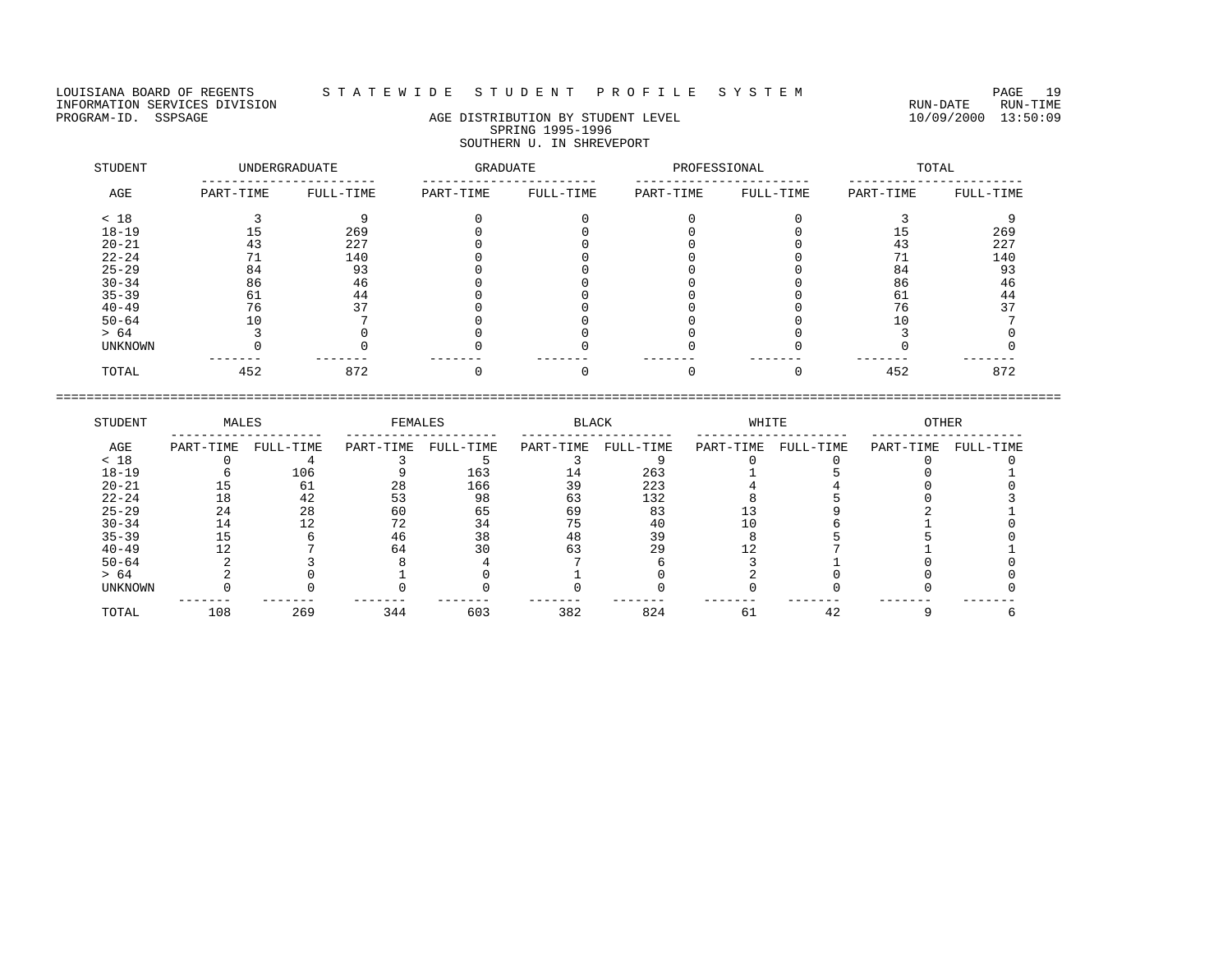LOUISIANA BOARD OF REGENTS STATEWIDE STUDENT PROFILE SYSTEM PAGE 20<br>INFORMATION SERVICES DIVISION INFORMATION SERVICES DIVISION<br>PROGRAM-ID. SSPSAGE DIVISION DE RUN-TIME AGE DISTRIBUTION BY STUDENT LEVEL PROGRAM-ID. SSPSAGE 13:50:09

# AGE DISTRIBUTION BY STUDENT LEVEL SPRING 1995-1996 U. OF LOUISIANA SYSTEM TOTALS

| STUDENT        | <b>UNDERGRADUATE</b> |           | <b>GRADUATE</b> |           | PROFESSIONAL |           | TOTAL     |           |  |
|----------------|----------------------|-----------|-----------------|-----------|--------------|-----------|-----------|-----------|--|
| AGE            | PART-TIME            | FULL-TIME | PART-TIME       | FULL-TIME | PART-TIME    | FULL-TIME | PART-TIME | FULL-TIME |  |
| < 18           | 334                  | 251       |                 |           |              |           | 334       | 251       |  |
| $18 - 19$      | 1,922                | 20,546    |                 |           |              |           | 1,922     | 20,546    |  |
| $20 - 21$      | 2,866                | 17,760    |                 | 40        |              |           | 2,877     | 17,800    |  |
| $22 - 24$      | 4,065                | 12,741    | 562             | 1,040     |              |           | 4,627     | 13,781    |  |
| $25 - 29$      | 4,445                | 5,887     | 1,419           | 1,003     |              |           | 5,864     | 6,890     |  |
| $30 - 34$      | 2,978                | 2,420     | 990             | 410       |              |           | 3,968     | 2,830     |  |
| $35 - 39$      | 2,328                | 1,668     | 898             | 261       |              |           | 3,226     | 1,929     |  |
| $40 - 49$      | 2,650                | 1,486     | 1,719           | 374       |              |           | 4,369     | 1,860     |  |
| $50 - 64$      | 692                  | 218       | 446             | 78        |              |           | 1,138     | 296       |  |
| > 64           | 1,097                |           | 68              |           |              |           | 1,165     | 13        |  |
| <b>UNKNOWN</b> |                      |           |                 |           |              |           |           |           |  |
| TOTAL          | 23,377               | 62,988    | 6,113           | 3,208     |              |           | 29,490    | 66,196    |  |

| STUDENT        | MALES     |           | FEMALES   |           | <b>BLACK</b> |           | WHITE     |           | <b>OTHER</b> |           |
|----------------|-----------|-----------|-----------|-----------|--------------|-----------|-----------|-----------|--------------|-----------|
| AGE            | PART-TIME | FULL-TIME | PART-TIME | FULL-TIME | PART-TIME    | FULL-TIME | PART-TIME | FULL-TIME | PART-TIME    | FULL-TIME |
| < 18           | 91        | 81        | 243       | 170       | 171          | 69        | 139       | 159       | 24           | 23        |
| $18 - 19$      | 790       | 8,262     | 1,132     | 12,284    | 495          | 5,811     | 1,339     | 13,809    | 88           | 926       |
| $20 - 21$      | 1,161     | 7,857     | 1,716     | 9,943     | 674          | 5,040     | 1,984     | 11,824    | 219          | 936       |
| $22 - 24$      | 1,848     | 6,801     | 2,779     | 6,980     | 914          | 3,683     | 3,339     | 9,091     | 374          | 1,007     |
| $25 - 29$      | 2,217     | 3,376     | 3,647     | 3,514     | 1,146        | 1,498     | 4,262     | 4,641     | 456          | 751       |
| $30 - 34$      | 1,267     | 1,011     | 2,701     | 1,819     | 902          | 514       | 2,792     | 1,994     | 274          | 322       |
| $35 - 39$      | 939       | 579       | 2,287     | 1,350     | 720          | 360       | 2,314     | 1,388     | 192          | 181       |
| $40 - 49$      | 1,071     | 574       | 3,298     | 1,286     | 889          | 366       | 3,244     | 1,378     | 236          | 116       |
| $50 - 64$      | 294       | 92        | 844       | 204       | 174          | 44        | 906       | 224       | 58           | 28        |
| > 64           | 333       |           | 832       |           | 60           |           | 1,070     |           | 35           |           |
| <b>UNKNOWN</b> |           |           |           |           |              |           |           |           |              |           |
| TOTAL          | 10,011    | 28,641    | 19,479    | 37,555    | 6,145        | 17,389    | 21,389    | 44,515    | 1,956        | 4,292     |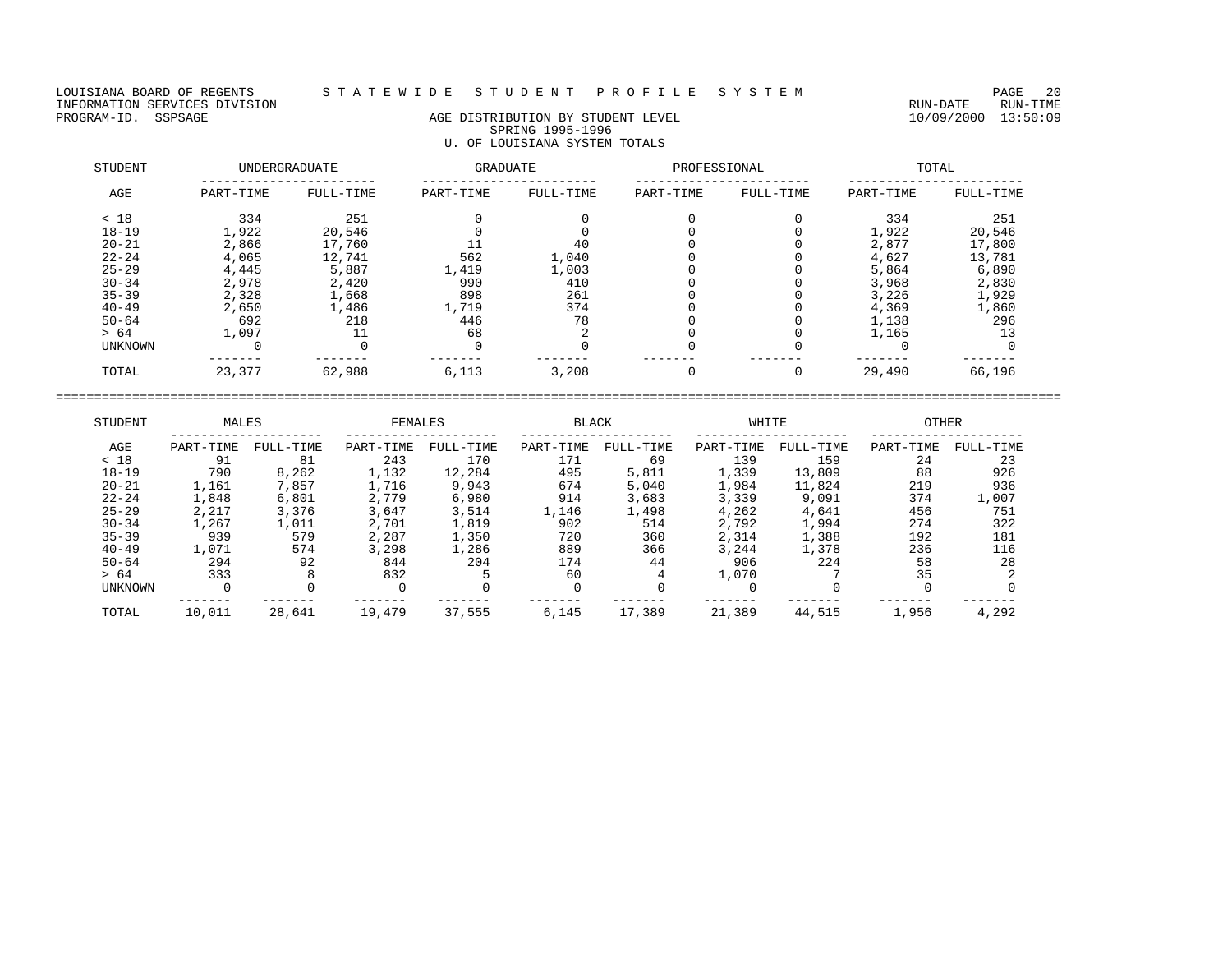LOUISIANA BOARD OF REGENTS STATEWIDE STUDENT PROFILE SYSTEM PAGE 21<br>INFORMATION SERVICES DIVISION INFORMATION SERVICES DIVISION<br>PROGRAM-ID. SSPSAGE RUN-TIME RUN-DATE RUN-TIME RUN-DATE RUN-TIME<br>PROGRAM-ID. SSPSAGE 13:50:09

## AGE DISTRIBUTION BY STUDENT LEVEL SPRING 1995-1996 L.S.U. SYSTEM TOTALS

| STUDENT        | <b>UNDERGRADUATE</b> |           | <b>GRADUATE</b> |           | PROFESSIONAL |           | TOTAL     |           |  |
|----------------|----------------------|-----------|-----------------|-----------|--------------|-----------|-----------|-----------|--|
| AGE            | PART-TIME            | FULL-TIME | PART-TIME       | FULL-TIME | PART-TIME    | FULL-TIME | PART-TIME | FULL-TIME |  |
| < 18           | 102                  | 128       |                 |           |              |           | 102       | 128       |  |
| $18 - 19$      | 854                  | 9,867     |                 |           |              |           | 854       | 9,867     |  |
| $20 - 21$      | 1,341                | 7,876     |                 | 43        |              | 21        | 1,346     | 7,940     |  |
| $22 - 24$      | 2,190                | 4,952     | 522             | 1,120     |              | 449       | 2,715     | 6,521     |  |
| $25 - 29$      | 2,390                | 2,269     | 1,406           | 1,471     |              | 307       | 3,802     | 4,047     |  |
| $30 - 34$      | 1,545                | 814       | 868             | 711       |              | 73        | 2,416     | 1,598     |  |
| $35 - 39$      | 1,174                | 441       | 708             | 336       |              | 34        | 1,882     | 811       |  |
| $40 - 49$      | 1,318                | 414       | 1,223           | 379       |              | 26        | 2,542     | 819       |  |
| $50 - 64$      | 294                  | 61        | 334             | 79        |              |           | 629       | 141       |  |
| > 64           | 165                  |           | 89              | 6         |              |           | 254       | 14        |  |
| <b>UNKNOWN</b> |                      |           |                 |           |              |           |           |           |  |
| TOTAL          | 11,373               | 26,830    | 5,155           | 4,145     | 14           | 911       | 16,542    | 31,886    |  |

| STUDENT        | MALES     |           | FEMALES   |           | <b>BLACK</b> |           | WHITE     |           | <b>OTHER</b> |           |
|----------------|-----------|-----------|-----------|-----------|--------------|-----------|-----------|-----------|--------------|-----------|
| AGE            | PART-TIME | FULL-TIME | PART-TIME | FULL-TIME | PART-TIME    | FULL-TIME | PART-TIME | FULL-TIME | PART-TIME    | FULL-TIME |
| < 18           | 31        | 47        |           | 81        | 22           | 20        | 63        | 65        |              | 43        |
| $18 - 19$      | 331       | 4,185     | 523       | 5,682     | 144          | 1,226     | 640       | 7,562     | 70           | 1,079     |
| $20 - 21$      | 510       | 3,716     | 836       | 4,224     | 180          | 823       | 1,034     | 6,108     | 132          | 1,009     |
| $22 - 24$      | 1,199     | 3,543     | 1,516     | 2,978     | 341          | 693       | 2,108     | 4,782     | 266          | 1,046     |
| $25 - 29$      | 1,717     | 2,320     | 2,085     | 1,727     | 496          | 390       | 2,908     | 2,788     | 398          | 869       |
| $30 - 34$      | 1,023     | 848       | 1,393     | 750       | 369          | 125       | 1,802     | 1,040     | 245          | 433       |
| $35 - 39$      | 733       | 333       | 1,149     | 478       | 271          | 83        | 1,456     | 551       | 155          | 177       |
| $40 - 49$      | 834       | 282       | 1,708     | 537       | 358          | 77        | 2,023     | 637       | 161          | 105       |
| $50 - 64$      | 166       | 43        | 463       | 98        | 58           |           | 516       | 111       | 55           | 19        |
| > 64           | 88        |           | 166       |           |              |           | 239       | 13        |              |           |
| <b>UNKNOWN</b> |           |           |           |           |              |           |           |           |              |           |
| TOTAL          | 6,632     | 15,325    | 9,910     | 16,561    | 2,243        | 3,448     | 12,789    | 23,657    | 1,510        | 4,781     |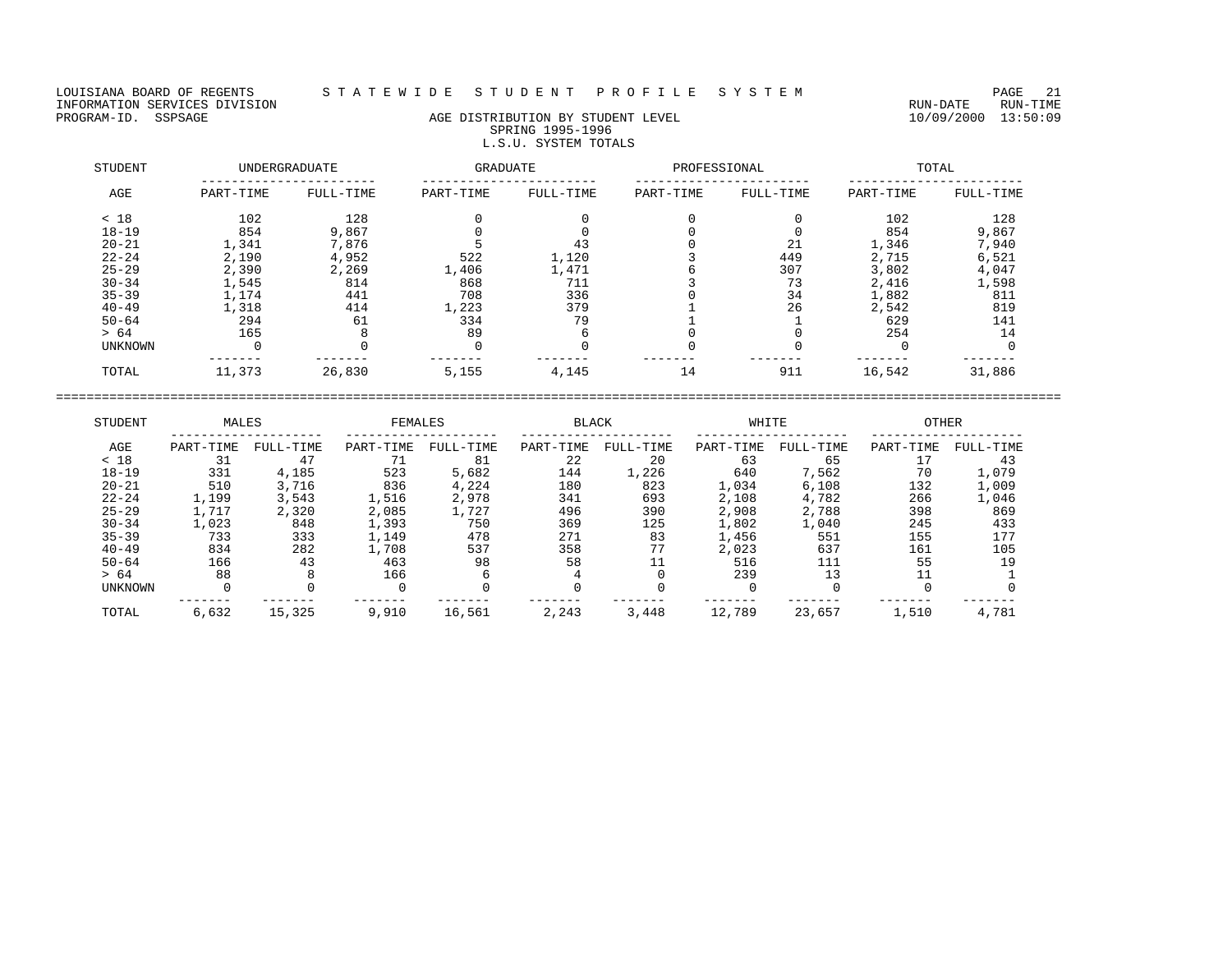LOUISIANA BOARD OF REGENTS STATEWIDE STUDENT PROFILE SYSTEM PAGE 22<br>INFORMATION SERVICES DIVISION INFORMATION SERVICES DIVISION<br>PROGRAM-ID. SSPSAGE RUN-TIME AGE DISTRIBUTION BY STUDENT LEVEL FOR AN ANDERE RUN-DATE RUN-TIME

# AGE DISTRIBUTION BY STUDENT LEVEL SPRING 1995-1996 SOUTHERN U. SYSTEM TOTALS

| STUDENT   | <b>UNDERGRADUATE</b> |           | GRADUATE  |           | PROFESSIONAL |           | TOTAL     |           |  |
|-----------|----------------------|-----------|-----------|-----------|--------------|-----------|-----------|-----------|--|
| AGE       | PART-TIME            | FULL-TIME | PART-TIME | FULL-TIME | PART-TIME    | FULL-TIME | PART-TIME | FULL-TIME |  |
| < 18      |                      | 66        |           |           |              |           |           | 66        |  |
| $18 - 19$ | 194                  | 3,463     |           |           |              |           | 194       | 3,463     |  |
| $20 - 21$ | 278                  | 2,871     |           |           |              |           | 279       | 2,879     |  |
| $22 - 24$ | 431                  | 2,475     | 72        | 157       |              | 99        | 503       | 2,731     |  |
| $25 - 29$ | 456                  | 1,239     | 227       | 163       |              | 154       | 683       | 1,556     |  |
| $30 - 34$ | 342                  | 431       | 164       | 85        |              | 31        | 506       | 547       |  |
| $35 - 39$ | 227                  | 300       | 154       | 53        |              | 12        | 381       | 365       |  |
| $40 - 49$ | 302                  | 338       | 215       | 72        |              | 14        | 517       | 424       |  |
| $50 - 64$ | 59                   | 62        | 47        | 25        |              |           | 106       | 89        |  |
| > 64      |                      |           |           |           |              |           |           |           |  |
| UNKNOWN   |                      |           |           |           |              |           |           |           |  |
| TOTAL     | 2,301                | 11,250    | 880       | 560       |              | 315       | 3,181     | 12,125    |  |

| STUDENT        | MALES     |           | FEMALES   |           | <b>BLACK</b> |           | WHITE     |           | <b>OTHER</b> |           |
|----------------|-----------|-----------|-----------|-----------|--------------|-----------|-----------|-----------|--------------|-----------|
| AGE            | PART-TIME | FULL-TIME | PART-TIME | FULL-TIME | PART-TIME    | FULL-TIME | PART-TIME | FULL-TIME | PART-TIME    | FULL-TIME |
| < 18           |           | 23        |           | 43        |              | 63        |           |           |              |           |
| $18 - 19$      | 91        | 1,357     | 103       | 2,106     | 182          | 3,432     |           |           |              |           |
| $20 - 21$      | 125       | 1,184     | 154       | 1,695     | 247          | 2,807     |           | 36        |              | 36        |
| $22 - 24$      | 199       | 1,134     | 304       | 1,597     | 449          | 2,588     | 42        | 72        |              |           |
| $25 - 29$      | 240       | 668       | 443       | 888       | 581          | 1,354     | 80        | 143       | 22           | 59        |
| $30 - 34$      | 137       | 152       | 369       | 395       | 439          | 467       | 49        | 49        |              |           |
| $35 - 39$      | 89        | 89        | 292       | 276       | 305          | 303       | 52        | 36        | 24           | 26        |
| $40 - 49$      | 116       | 96        | 401       | 328       | 424          | 368       | חח        | 48        | 16           |           |
| $50 - 64$      | 29        | 32        |           | 57        | 75           | 66        | 30        | 16        |              |           |
| > 64           |           |           |           |           |              |           |           |           |              |           |
| <b>UNKNOWN</b> |           |           |           |           |              |           |           |           |              |           |
| TOTAL          | 1,031     | 4,739     | 2,150     | 7,386     | 2,711        | 11,453    | 359       | 410       | 111          | 262       |